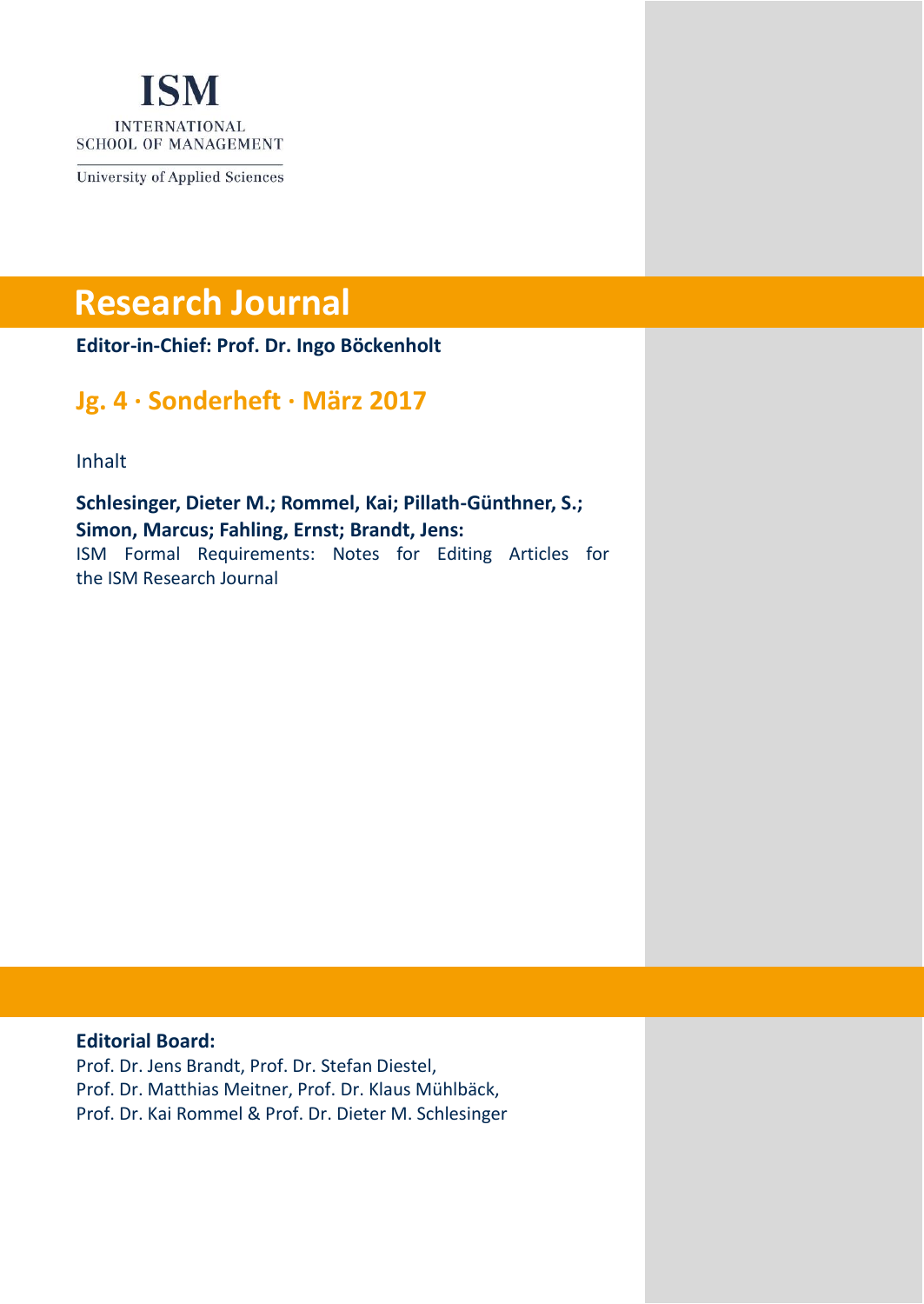# **Inhalt**

| Schlesinger, Dieter M.; Rommel, Kai; Pillath-Günthner, Sabine; Simon, Marcus;<br>Fahling, Ernst; Brandt, Jens |
|---------------------------------------------------------------------------------------------------------------|
| ISM Formal Requirements: Notes for Editing Articles for the ISM Research Journal 1                            |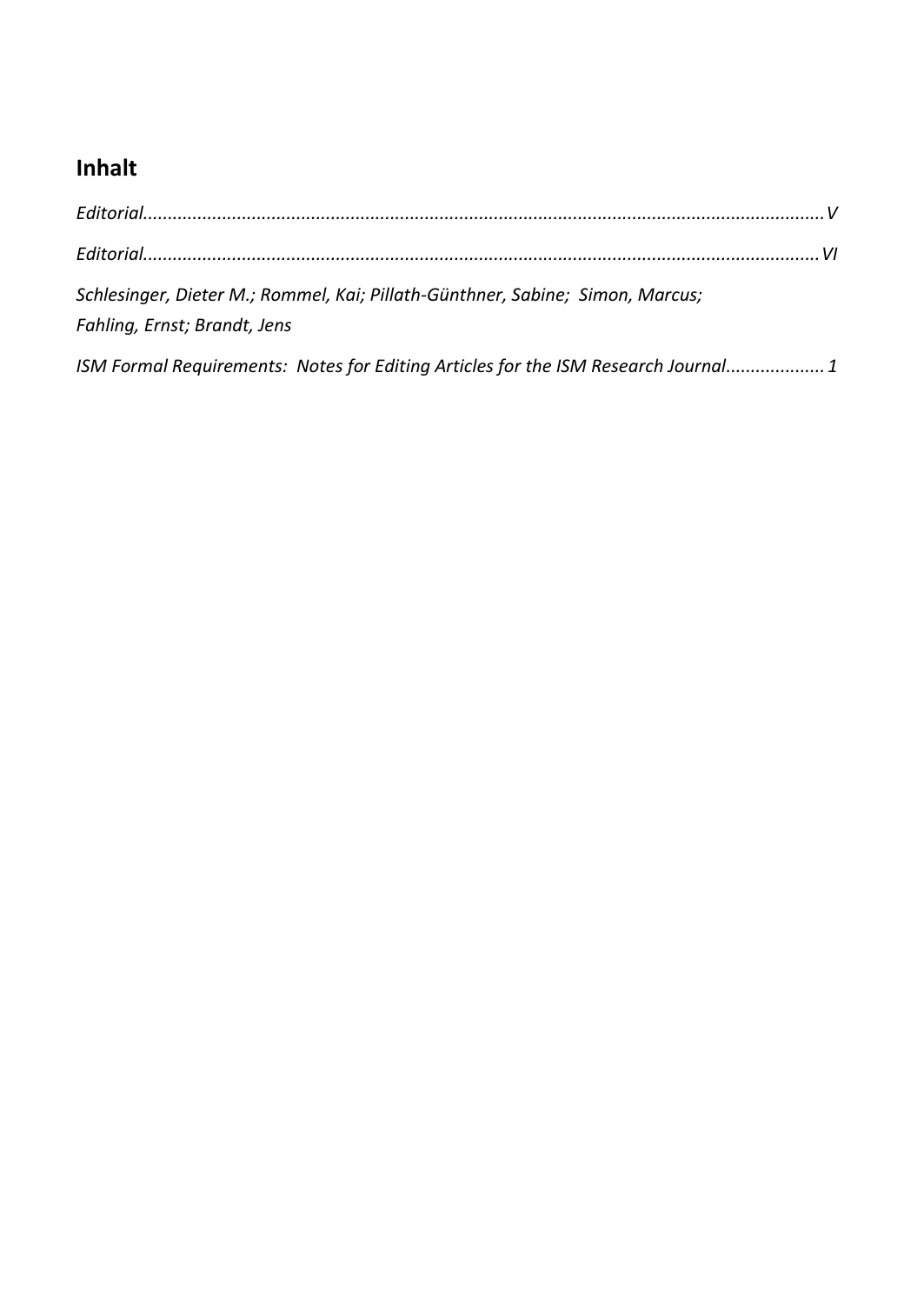#### **Impressum:**

Prof. Dr. Ingo Böckenholt [Hrsg.]: ISM-Research Journal Sonderheft/2017, Dortmund und Münster, readbox unipress, 2017

Chefredaktion: Sabine Pillath-Günthner Gestaltung: Daniela Milkereit Vorsitz Wissenschaftlicher Beirat: Prof. Dr. Kai Rommel

© 2017 der vorliegenden Ausgabe, Münsterscher Verlag für Wissenschaft readbox unipress in der readbox publishing GmbH http://unipress.readbox.net © 2017 ISM

Alle Rechte vorbehalten Herstellung: readbox unipress ISBN 978-3-XXXX-XXX-XX ISM – International School of Management gGmbH Otto-Hahn-Str. 19 | 44227 Dortmund [www.ism.de](http://www.ism.de/) Telefon: 0231 975139 0 rj@ism.de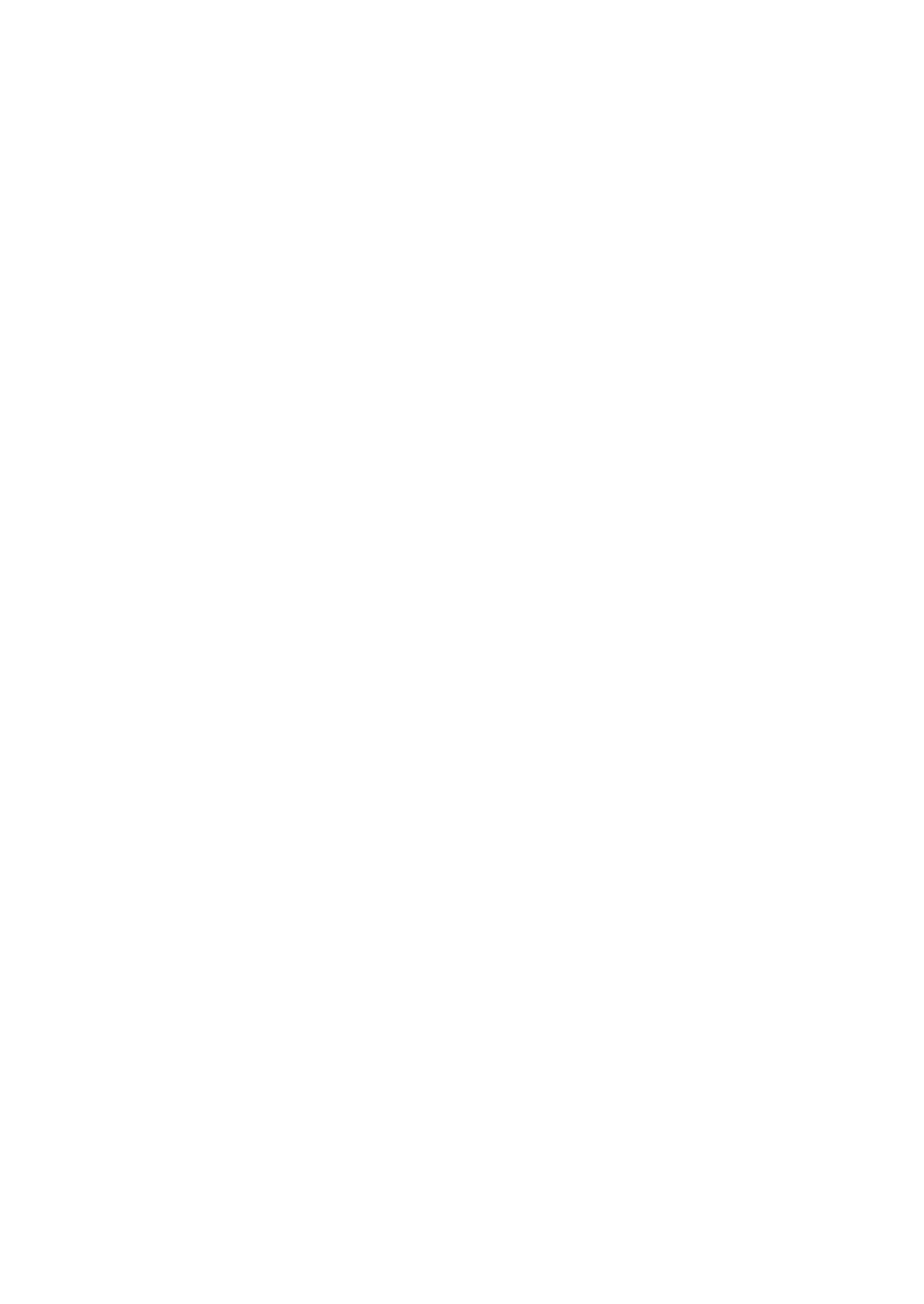# <span id="page-4-0"></span>Editorial

Herausgeber: Prof. Dr. Ingo Böckenholt (Präsident) Redaktionelle Leitung: Prof. Dr. Kai Rommel (Vizepräsident Forschung) Board of Editors: Prof. Dr. Jens Brandt, Prof. Dr. Stefan Diestel, Prof. Dr. Matthias Meitner, Prof. Dr. Klaus Mühlbäck, Prof. Dr. Kai Rommel, Prof. Dr. Dieter M. Schlesinger

März 2017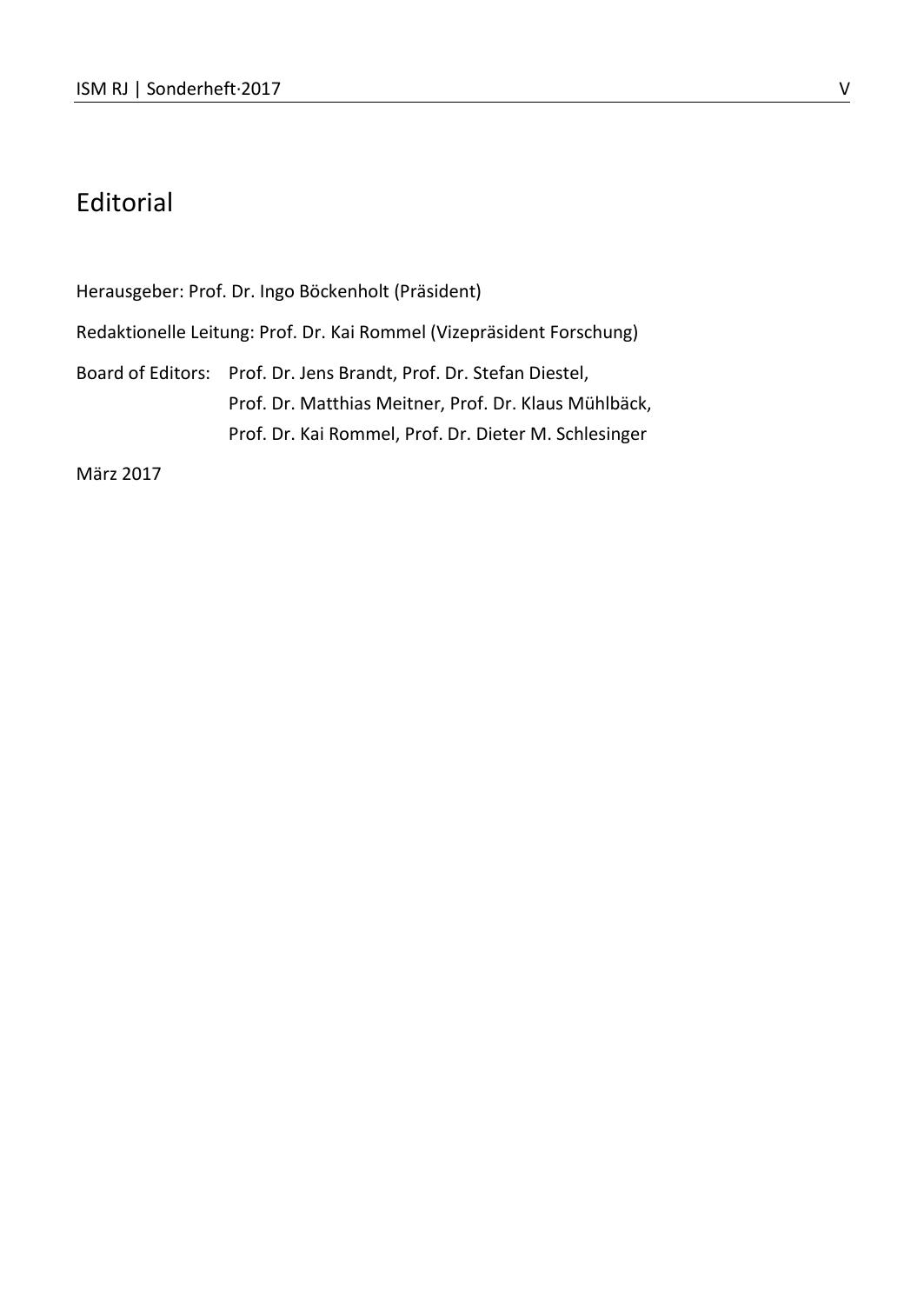# <span id="page-5-0"></span>Editorial

Publisher: Prof. Dr. Ingo Böckenholt (President) Chief Editor: Prof. Dr. Kai Rommel (Vice President Research) Board of Editors: Prof. Dr. Jens Brandt, Prof. Dr. Stefan Diestel, Prof. Dr. Matthias Meitner, Prof. Dr. Klaus Mühlbäck, Prof. Dr. Kai Rommel, Prof. Dr. Dieter M. Schlesinger

March 2017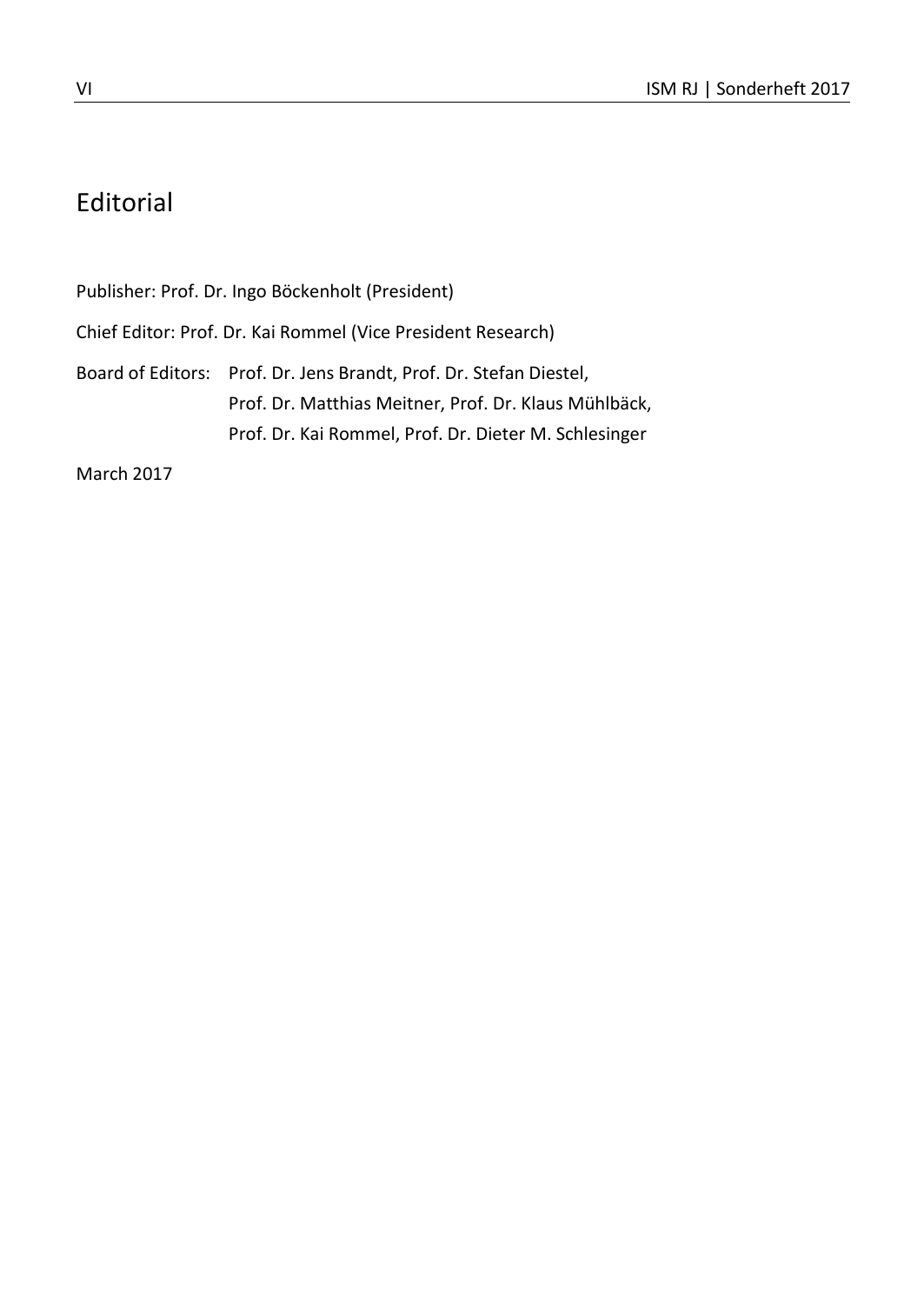<span id="page-6-0"></span>*Schlesinger, Dieter M.; Rommel, Kai; Pillath-Günthner, Sabine; Simon, Marcus; Fahling, Ernst; Brandt, Jens*

# <span id="page-6-1"></span>ISM Formal Requirements: Notes for Editing Articles for the ISM Research Journal

#### **Abstract**

These guidelines are an abridged version of the formal requirements which are made available to the students of ISM and which are therefore familiar to the lecturers of ISM.

# 1 Special Components of the Text

### 1.1 Abstract

An **abstract** is a brief presentation of the paper in no more than 250 words. As a minimum, an abstract should contain the research question, the method(s) used, as well as key results. Abstracts usually serve to gain an initial overview of articles in a journal or lectures at conferences.

## 1.2 Abbreviations

An **index of abbreviations** is only necessary if **many less common abbreviations** are used. Generally accepted **formal abbreviations** (etc.; cf.; e. g.) should not be listed. In order that abbreviations are not divided or drawn apart in the text, they are to be provided with a blocked space (key combination Shift + Ctrl + space bar). This will put a space between the characters while keeping the components linked (as in e. g. or i. e.). Common **abbreviations of an institutional nature or those relating to content** (EU, R&D) are spelled out when first mentioned in the text and then used in their short form, as illustrated in the following example: In the European Union (EU) the annual expenditure for research and development (R&D) was increased by 4.3%. ... There is a direct correlation between the economic growth of the EU member states and their investment in R&D.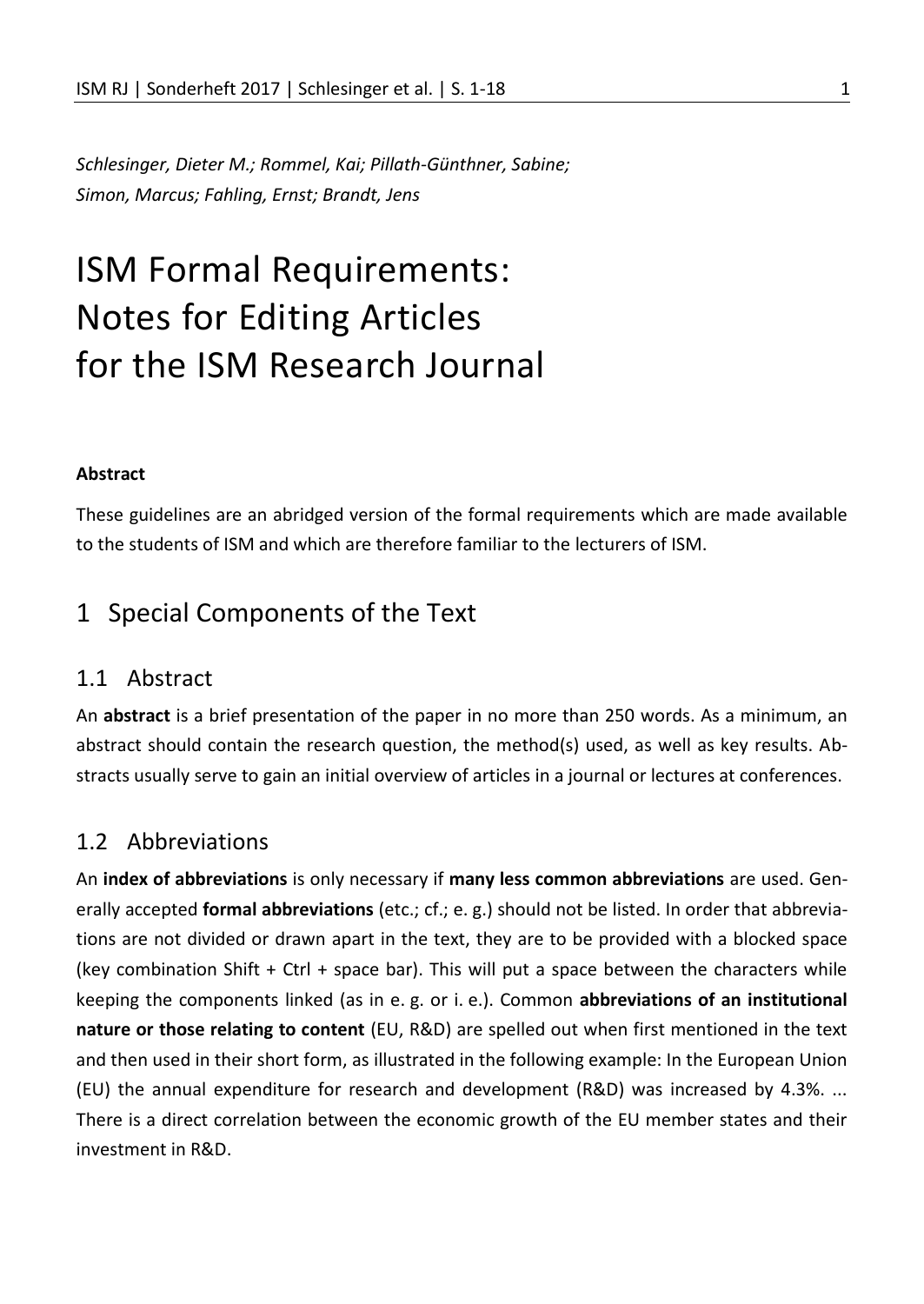# 1.3 Tables, Figures, Maps and Photos

An academic paper should include only such **elements** as serve to **elucidate the issues being discussed**. Figures, maps and photographs as well as tables are numbered and must contain an informative title as well as a source indication<sup>1</sup>. Reference should be made to them in the text ("cf. Figure  $1")^2$ . Within the Research Journal there is no List of Figures, List of Tables, List of Maps and/or List of Formulas.

**Figures** should in principle be created in black and white and in two dimensions (no pie charts). All figures should be easily legible and categorically comply with the basic rules of graphic design (examples of the desired quality can be found e. g. in Haas/Schlesinger 2007). **All figures within the Research Journal are generally printed in greyscale that means figures which are not clearly visible will be removed from the publication by the editors.** It should also be noted that the creation of a **map** places high demands on the author. Only very good source material should therefore be used. Figures and maps must be **fundamentally self-explanatory**, i. e. a didactically meaningful, full legend is indispensable. The **source** should not be forgotten. It has to be placed **underneath** the labelling (Harvard System).

 $\overline{a}$ 

<sup>1</sup> The adjunct "Based on" is to be used in source citations for tables, figures or maps based on an existing source material and only slightly modified. Example: Source: Based on HAAS ET AL. 2009: 126.

<sup>2</sup> References to elements contained in the paper itself (e. g. chapter headings, tables, figures or maps) are indicated by a "cf." (from the Latin confer, "compare"). References to extraneous elements (e. g. literature) should also be indicated by a "cf.".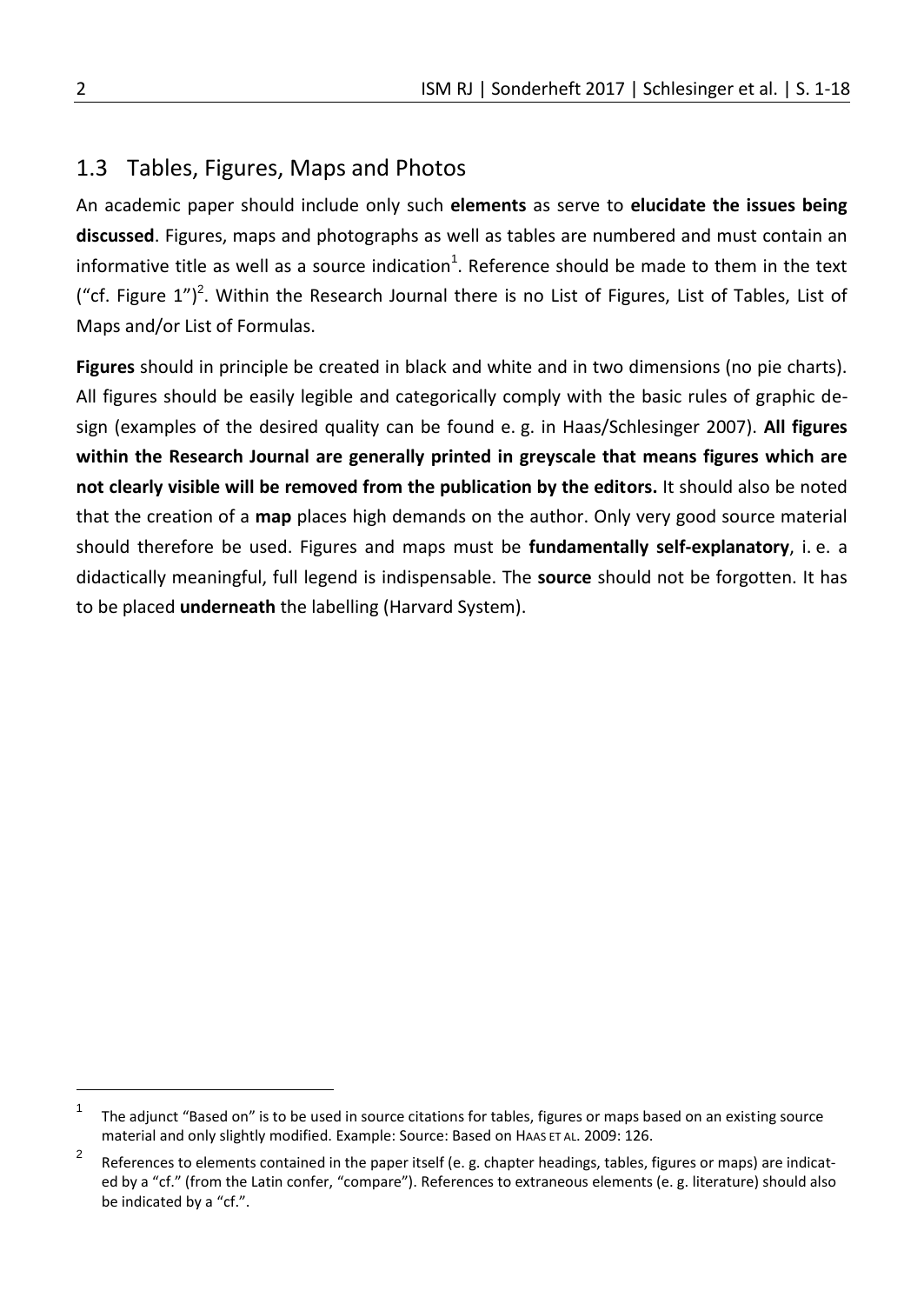#### **Example of integrating figures into the text**

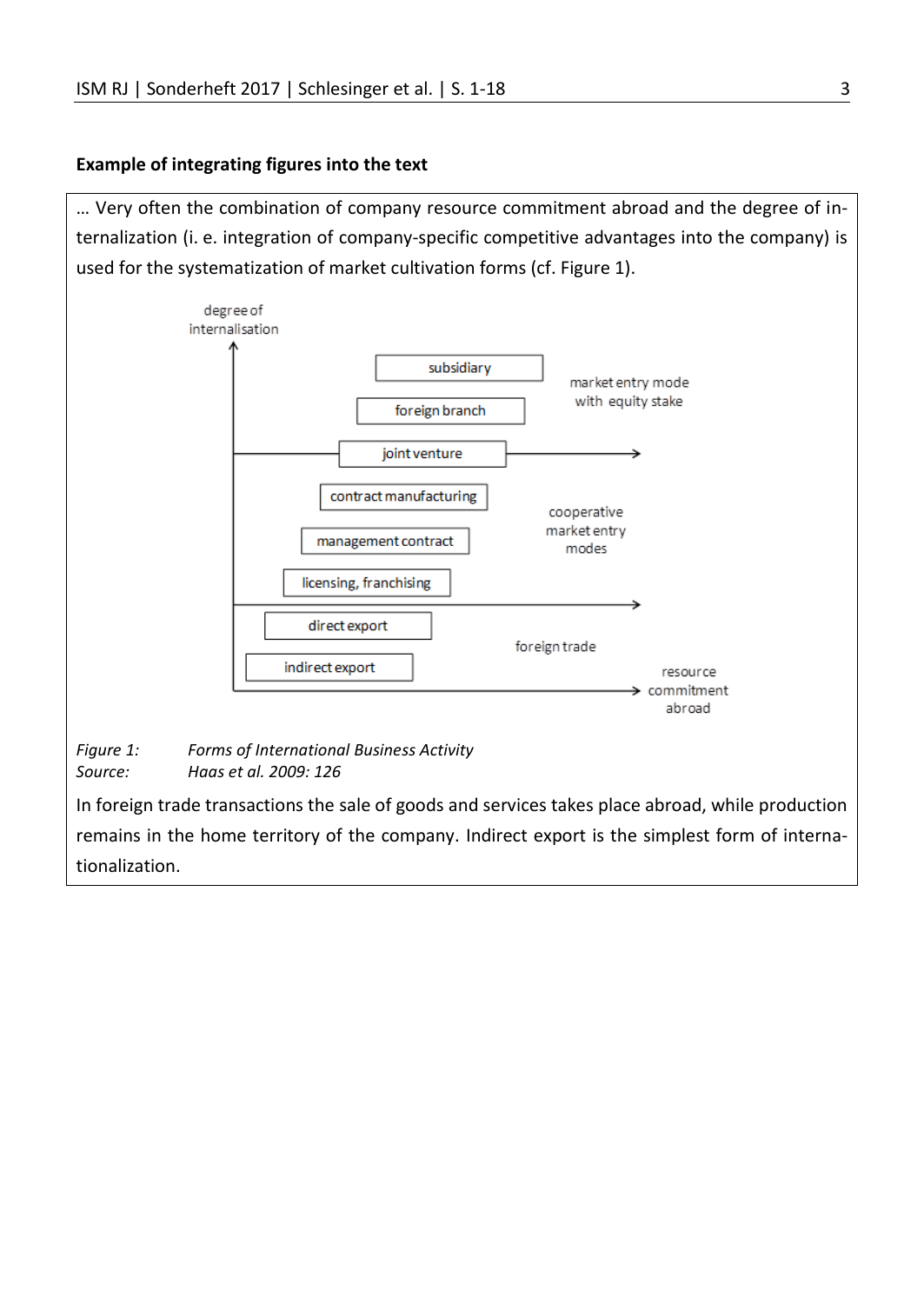#### **Example of integrating maps into the text**

... The largest exporter of scrap in the world is the USA followed by Europe, Japan and Russia (cf. Map 1).



*Map 1: Important worldwide scrap trade routes Source: Schlesinger 2010a: 40*

Low quality metal scrap is exported to the newly industrializing countries with their low labor costs. In addition scrap bundles that need to be sorted through by costly manual labor are exported as well.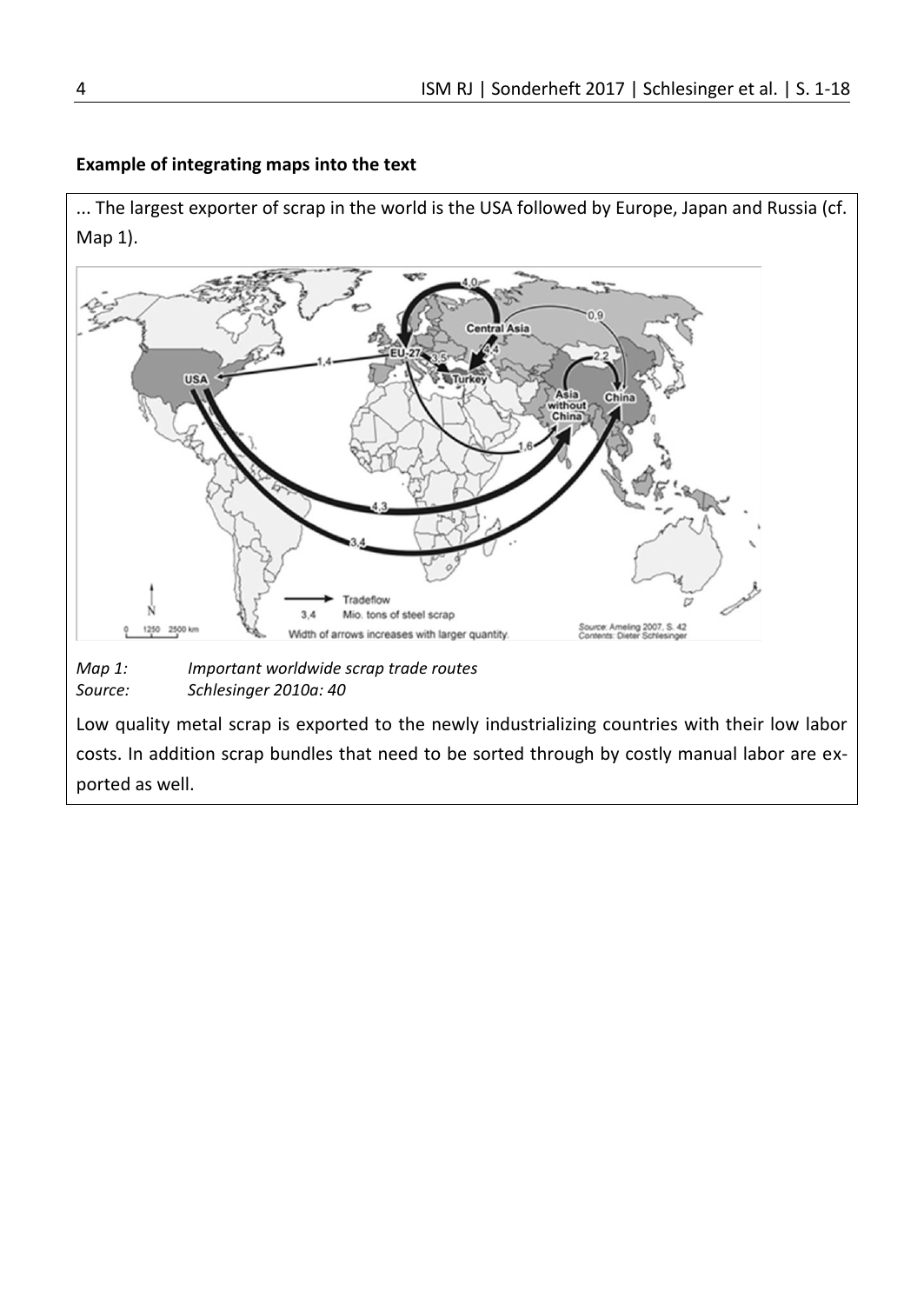#### **Example of integrating photos into the text**

… The digging method causes characteristic differences. Deep mining produces different types of environmental impact than opencast mining.



*Figure 2: Garzweiler Opencast Mine in Rhineland Brown Coal Field Source: own photograph*

Figure 2 shows the enormous dimensions modern opencast mining can reach e. g. to extract brown coal. Typical here are the layout of terraces where haulage and transport machinery is deployed, as well as the constant topographical transformation.

**Tables** – in comparison with figures of maps – often represent the simpler alternative for condensing information. Graphical elements (e. g. lines, shading) should be reduced to the minimum necessary (cf. Table 2). Should it not be possible to insert a table, e. g. with structural diagrams, it is advisable to insert figures and maps. It is also advisable to insert a blank line after a table. Tables, in contrast to graphics, maps and photos, are **labeled above** the table.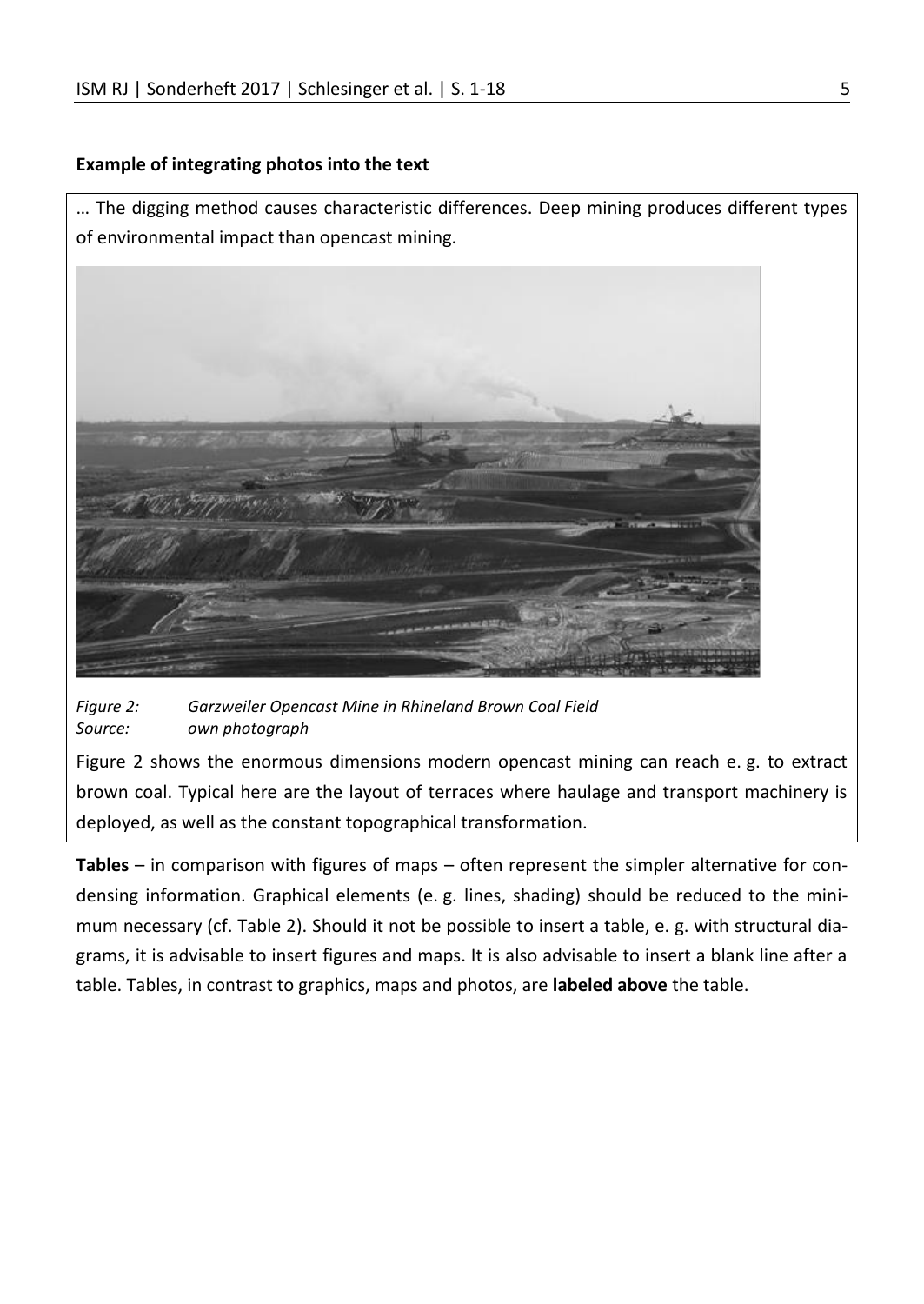| <b>Element</b>   | <b>Tables</b>                                                                                                                                                                        | Figures,<br><b>Maps</b>                                                                                             | <b>Formulas</b>                                                      |
|------------------|--------------------------------------------------------------------------------------------------------------------------------------------------------------------------------------|---------------------------------------------------------------------------------------------------------------------|----------------------------------------------------------------------|
| <b>Attribute</b> |                                                                                                                                                                                      |                                                                                                                     |                                                                      |
| <b>Design</b>    | without coloured<br>background or font                                                                                                                                               | graphics in<br>greyscale or<br>black and white                                                                      | black font                                                           |
| <b>Frames</b>    | black frame lines<br>1pt: first row top<br>and bottom, last<br>row bottom and if<br>required top (e.g.<br>for notes)<br>optionally auxiliary<br>lines in light grey<br>inside 1/2 pt | optionally (thin)<br>frame around the<br>figure/map in grey<br>or black                                             | optionally (thin)<br>frame around the<br>formula in grey or<br>black |
| Font             | Calibri font size<br>11pt                                                                                                                                                            | Calibri font size<br>11pt                                                                                           | Calibri font size<br>11pt (if possible)                              |
| Format           | insert tables from<br>Powerpoint into<br>Word as enhanced<br>metafile                                                                                                                | first group all<br>elements of<br>figure/map then<br>insert from<br>Powerpoint into<br>Word as enhanced<br>metafile | can be created in<br>Word                                            |
| <b>Labelling</b> | above, including<br>source (next line)                                                                                                                                               | underneath,<br>including source<br>(next line)                                                                      | underneath,<br>including source<br>(next line)                       |

*Table 1: Presentation of Table, Figures and Formulas*  $own$ *illustration* 

**Note: Font Size possibly 1pt smaller in here, according to the length of the text.**

# 1.4 [Bulleted](http://www.linguee.de/englisch-deutsch/uebersetzung/bulleted.html) [Lists](http://www.linguee.de/englisch-deutsch/uebersetzung/list.html)

Enumerations are to be set with a simple black dot (indent left / at "0") by using the paragraph formatting "bullets".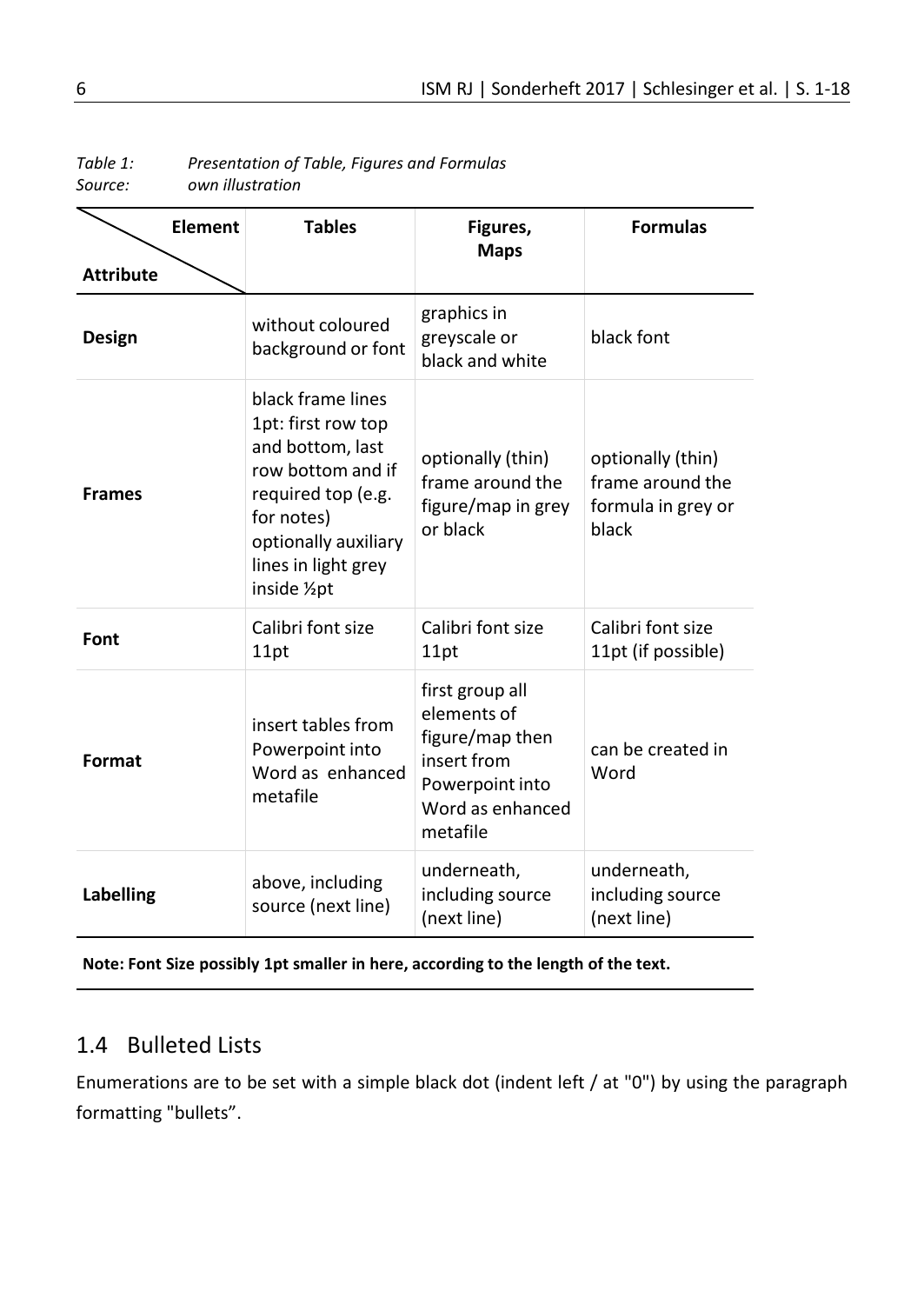# 1.5 Footnotes

Footnotes<sup>3</sup> can be used for supplementary remarks, elucidations, explanations of terms, etc. Footnotes only make sense when remarks are necessary but would (considerably) disturb the thread of an argument or the reading flow. Footnotes should however not be too long and insofar as they are inserted as textual remarks they should not be inserted too often.

# 2 Citation and Quotation

# 2.1 General

Whenever the author of an academic paper draws upon or refers to the thoughts of others in word or content, they must indicate this (**academic integrity**). Proper citation is an expression of academic diligence and honesty. There are numerous possible correct citations. Each citation style must however meet the following requirements:

- Every citation must be verifiable (retrieval of sources).
- The information must be complete (do not forget page numbers).
- Quotations must always come from original sources.
- The citation style must be uniform.
- Each quotation must be checked for the possibility that  $-$  taken out of context  $-$  it contains a meaning other than that given it by the author.

The use of multiple references (ibid., loc. cit.) should be abstained from at all costs. Citations using "anon." (anonymous) should also be avoided and either the author (if named) or otherwise the institution (e. g. Handelsblatt or Deutsche Bank Research and so on) should be named. **Serious sources** always have an author or a publishing institution.

The **citation style** can in principle be divided into **in-text citation** (Harvard system) (cf. Chapter 2.2) and **citation by footnote**. With **in-text citation** the short references are given directly after the quotation. This citation style is distinguished by a pragmatic approach and is the internationally established system preferred by academic publishers and specialist periodicals. **For English papers the in-text citation is recommended.** 

 3 Note on editing footnotes: In order for the text of a footnote to be displayed left-aligned, a space and then a tab must be set after the number of the footnote.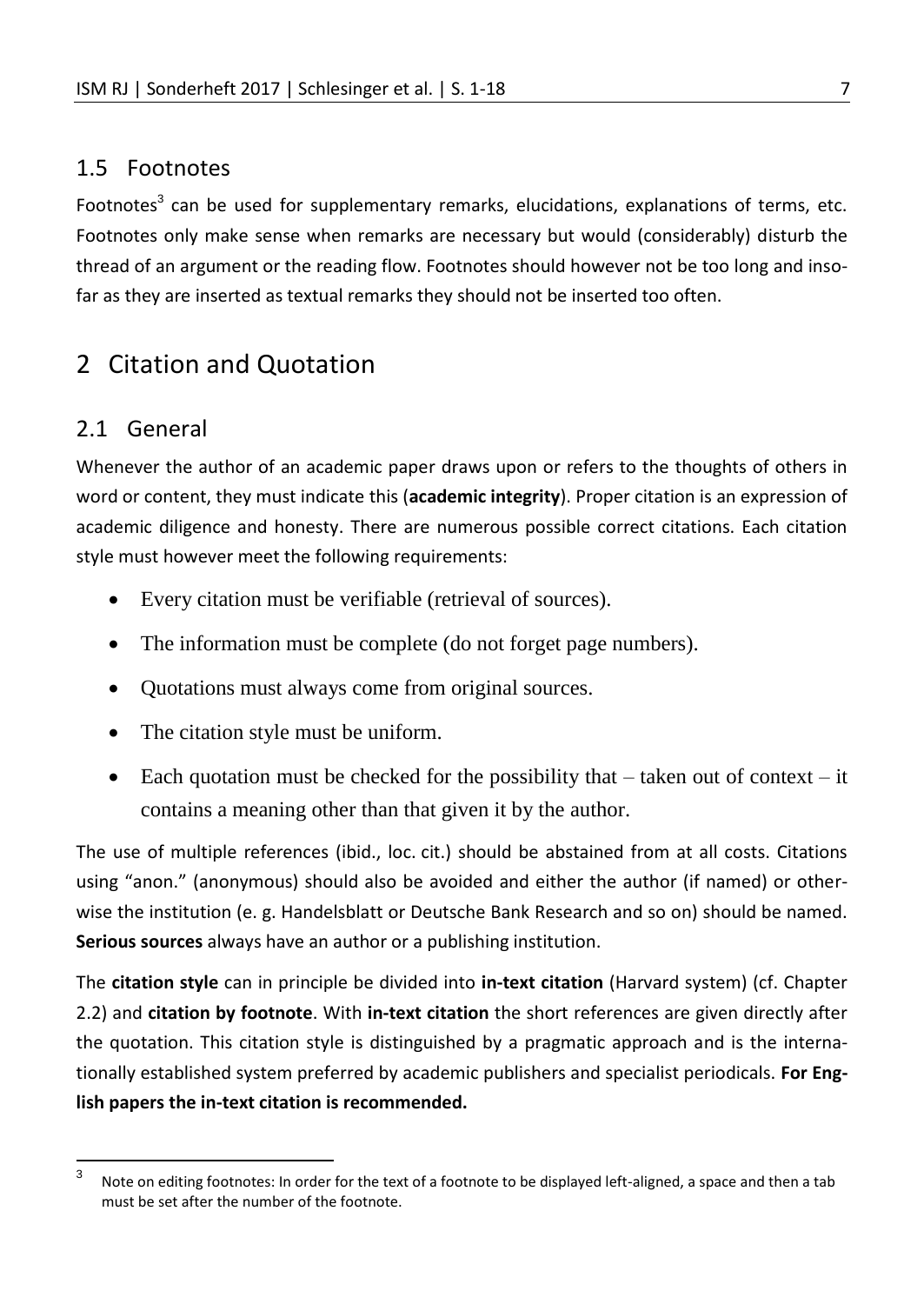**Citation by footnote** uses a footnote at the end of the page for its references which is indicated with consecutive superscript numerals after the quotation. Citation by footnote – also called German citation style – is a traditional system distinguished by its clear arrangement.

# 2.2 In-Text-Citation (Harvard System or APA Style)

The Harvard University<sup>4</sup> in the USA has introduced **in-text citation**, which is gaining increasing popularity internationally as well as in academic publications. The core of this system is a reduction of citations to the absolutely necessary information. Based on this, various concepts have been developed, some of which manage without "cf." or page numbers<sup>5</sup>. However, the system **described below should be used for drafting papers at the ISM**.

# 2.2.1 Indirect Citation

**Extraneous ideas** that have been adopted are identified as such by a short reference in brackets in the body text. This short reference consists of the **name** of the author or body (e. g. OECD), the **year of publication** as well as the **page number(s)**. Names of authors are given without academic titles (it is not necessary to point out the names through e.g. capitals, bold print). Indirect renderings of extraneous ideas are indicated by the addition of "**cf.**" 6 .

### **Example of an indirect citation**

… Labels represent a suitable means of emphasizing product characteristics if their fulfillment is checked by a trustworthy agency (cf. Schlesinger 2011: 37).

A maximum of **two authors' surnames** are given and separated by a stroke without spaces (e. g. cf. Haas/Schlesinger 2007 [attention: quote the page number]). If the source was prepared by **more than two authors**, only the surname of the first author is given and augmented by the expression "et al." (e. g. cf. Haas et al. 2009 [attention: quote the page number]).

If the reproduced **ideas in the original source extend over several pages**, this can be indicated either by "f." (for the following page) or "ff." (several pages following) in addition to the first relevant page of the citation (e. g. cf. Schlesinger 2010b: 40ff.) or the exact page numbers (e. g. cf. Schlesinger 2010b: 40-43).

 $\frac{1}{4}$ The citation style was developed and introduced in 1929 by the **American Psychological Association** at Harvard, which is why it is also called the APA style.

<sup>5</sup> In this case it is assumed that manly articles from high-quality periodicals (journals) are cited, meaning the text passage can be identified.

<sup>6</sup> References to extraneous elements (e. g. literature) should be indicated by a "cf." (compare). References to elements contained in the paper itself (e. g. chapter headings, tables, figures or maps) are indicated by a "cf." (see).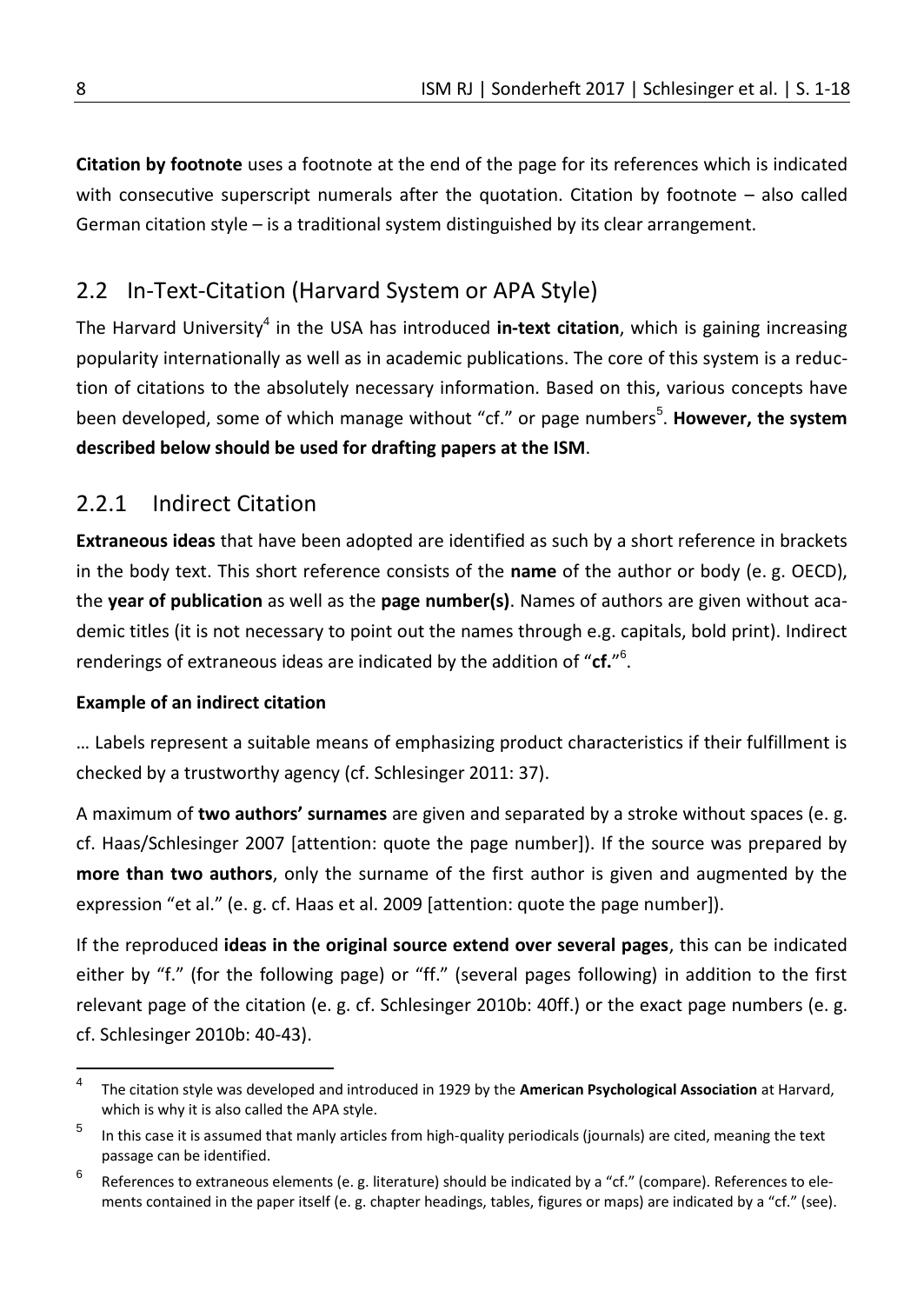If a topic has to be quoted by **several different sources**, then the authors must be separated by a semicolon (e. g. cf. Schlesinger 2006: 91; Neumair et al. 2012: 407).

# 2.2.2 Direct Citation

**Verbatim (direct) quotations** are begun and ended with quotation marks. Citations and indications of sources require strict **literal accuracy**. Deviations from the original should therefore be identified by bracketed addenda [square brackets] with a note (e. g. "author's remark"). Spelling mistakes in the original text are adopted and identified by [sic.] as errors in the source. Emphases in the cited text should always be taken over. The author's own emphases should be marked with the addendum "author's emphasis"). Omissions are indicated by a series of dots "…". They may not however distort the sense of the citation. If the existing citation does not agree grammatically with the surrounding text, the alterations must likewise be enclosed in square brackets.

### **Example of a direct quotation in body text**

Problems in developing the regional textile industry is not to be assigned to the trade with used clothes as "there is no single causal connection between a missing textile industry and donations of clothes" (Schlesinger 2010a: 42).

### **Example of a free-standing direct quotation**

"Because the setting of a successful industry is dependent on various factors, there is no single causal connection between a missing textile industry and donations of clothes." (Schlesinger 2010a: 42).

Quotations in **other foreign languages** require translating, stating the name of the translator. In these cases it is advisable to provide the text in the original language in a footnote.

# 2.3 Bibliography

The **bibliography** must list all sources given in the text (including figures and tables) in detail. It may not contain any titles that have not been cited in the paper. Indications of sources are sorted in alphabetical order by authors' surnames. Where there are several publications by an author in one year, these should be distinguished by lower case letters in alphabetical order after the year date.

To make the bibliography more compact, the formatting specifications for the text may be slightly modified. Single line spacing should therefore be chosen and the font size slightly reduced (Arial 10 pt). A hanging indent of 1.25 cm should be selected to improve clarity. Other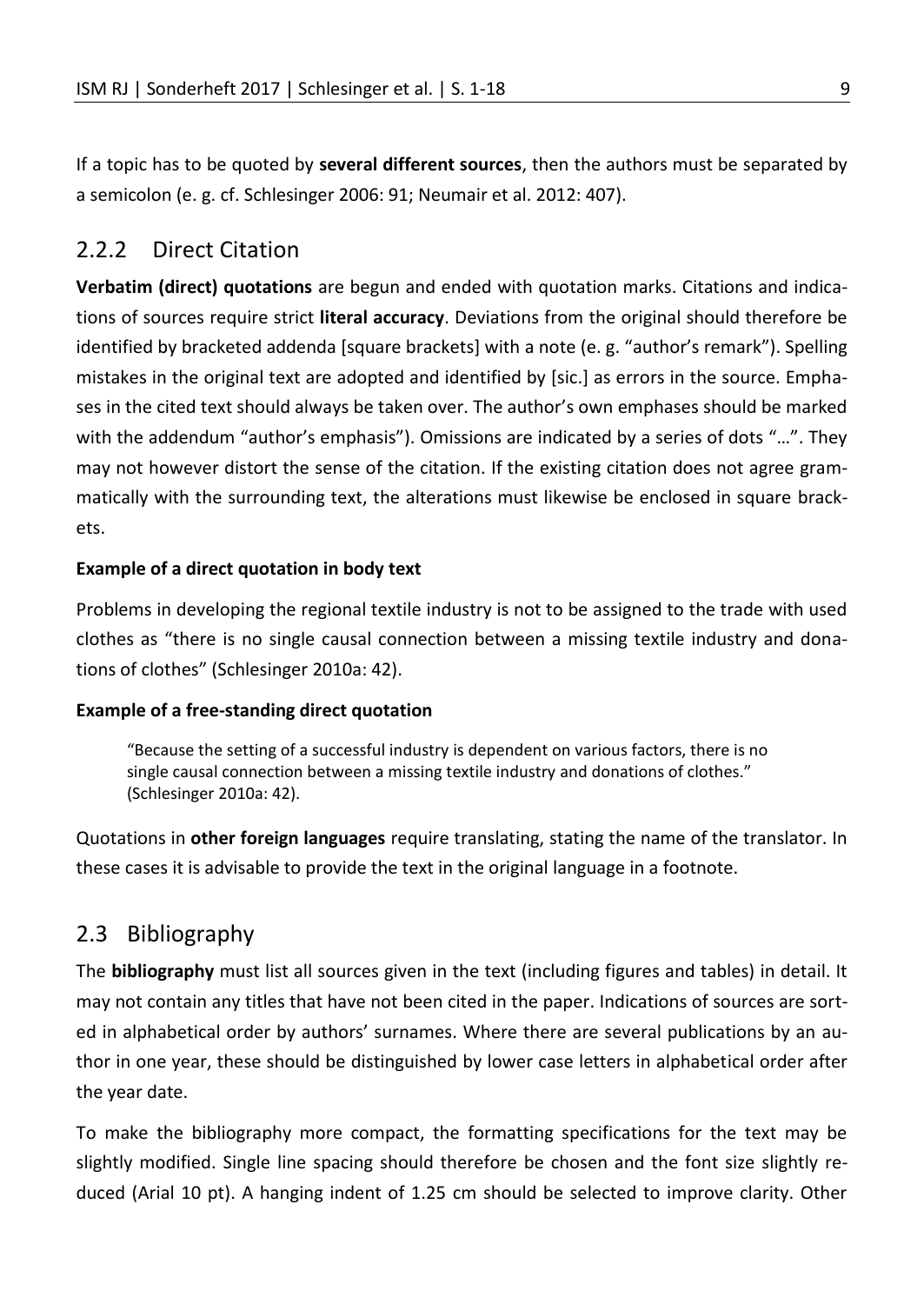emphases (e. g. distinguishing the title of a monograph, a periodical or a collection with italics or the title of a paper or article with quotation marks) should not be inserted, since these enormously increase the potential for errors and provide almost no improvement in clarity.

# 2.3.1 Monographs and Publications in Series

**Monographs** are standalone publications published in book form which are not at the same time part of a series. Series are publications of an author usually in book form which are identified by a volume or issue number and the series title. Usually they do not appear regularly. This style sheet dispenses with the (always possible) rendering of the series title or of volume or issue numbers.

The **author** (last name and abbreviated first name; several authors are included separated by a semicolon), **year** (in brackets), **full title** and **place of publication** are cited according to the examples. If the publication is a second or higher edition<sup>7</sup> this is to be indicated before the place of publication. This style sheet can and does (or will) dispense with an indication of the publishing house.

# **Examples of correct rendering of monographs and publications in series with one, two and three authors as well as a 2nd edition**

- Haas, H.-D.; Neumair, S. M. (2008): Wirtschaftsgeographie. 2nd ed., WBG.
- Haas, H.-D.; Schlesinger, D. M. (2007): Umweltökonomie und Ressourcenmanagement. WBG.
- Neumair, S. M.; Schlesinger, D. M.; Haas, H.-D. (2012): Internationale Wirtschaft. Unternehmen und Weltwirtschaftsraum im Globalisierungsprozess. Oldenbourg.
- Schlesinger, D. M. (2006): Unternehmerische Motive eines umweltgerechten Verhaltens. Oldenbourg.

# 2.3.2 Journal Article

 $\overline{a}$ 

Journal articles in regularly appearing **periodicals** are cited as follows.

# **Examples of the correct rendering of a journal articles and of several publications by an author in one year**

Schlesinger, D. M. (2010a): Cross-border trade with secondary raw materials. In: GR International Edition (2010), No. 1, pp. 38–43.

<sup>7</sup> As a rule the latest edition should be cited, unless an older edition contains statements no longer contained in the newer one.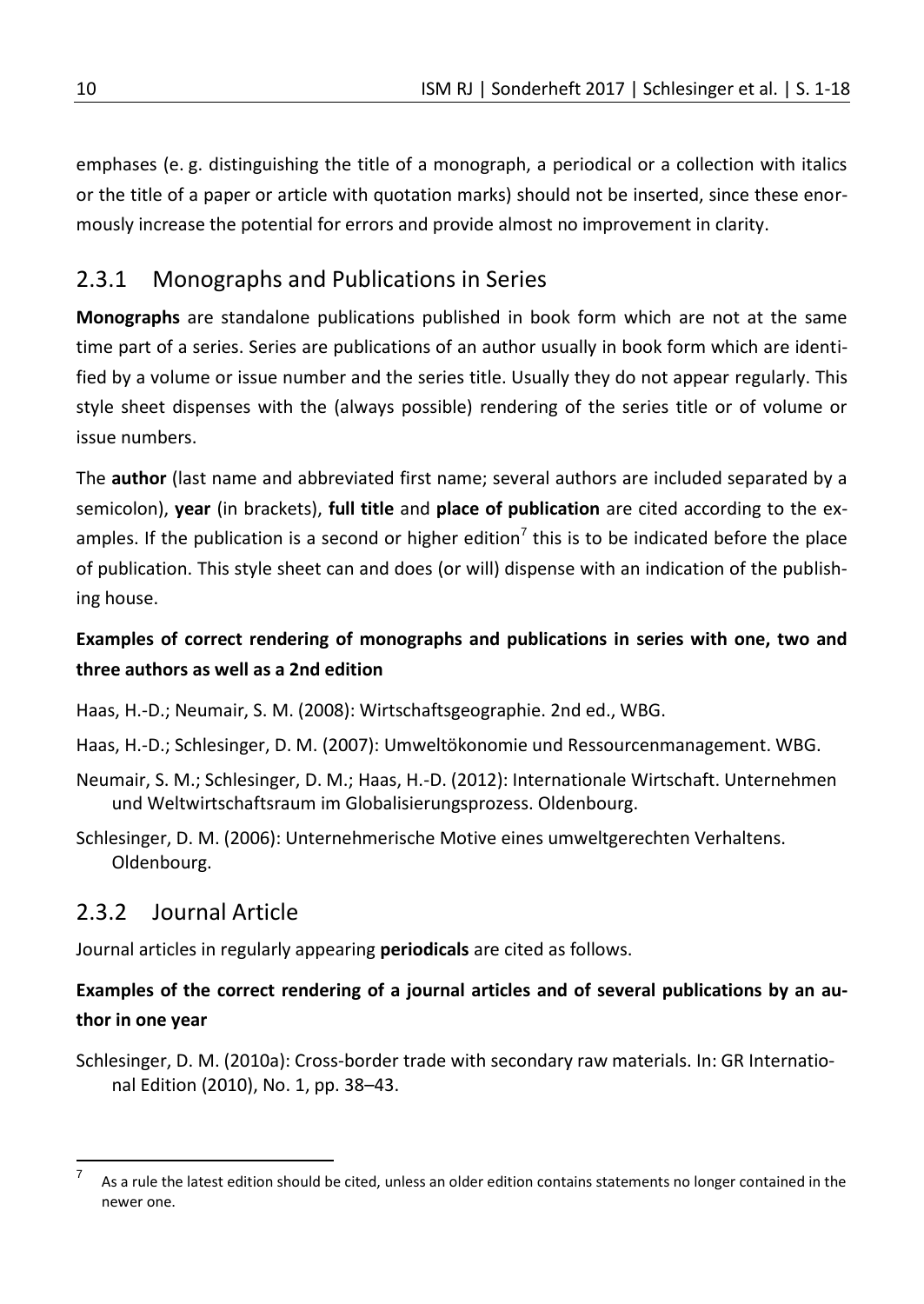- Schlesinger, D. M. (2010b): Web 2.0 als Instrument des Verbraucherschutzes. In: UMID: Umwelt und Mensch – Informationsdienst (2010), No. 1, pp. 39–45.
- Schlesinger, D. M. (2011): Der Wert von Labels: Zur Bedeutung von Grund- und Zusatznutzen im Verbraucherschutz. In: UMID: Umwelt und Mensch – Informationsdienst (2011), No. 1, pp. 37–41.

Particular attention should be paid here to the indication of the issue number and page numbers. The page numbers refer to the complete journal, not just the cited sections. Where appropriate the volume of the journal can be included before the year and separated with a comma (e. g. Journal Name, 50 (2010), No. 1).

# 2.3.3 Articles in Edited Volumes

**Edited Volumes** contain articles by various authors published together in book form. Here too the page numbers must be given as well as the names of the editors.

### **Example of the correct rendering of an essay in a collection**

Haas, H.-D.; Schlesinger, D. M. (2010): Bergbau, Energiewirtschaft und Energieversorgung. In: Kulke, E. (ed.): Wirtschaftsgeographie Deutschlands. Spektrum, pp. 101–129.

**Note:** It is the author of the chapter who should always be cited and not the editor in general.

# 2.3.4 Articles from Newspapers and Consumer Publications

For reasons of currency **newspaper articles** may also be used. They are however the exception in an academic paper. If the content is **news**<sup>8</sup>, the name of the newspaper or publication is given as author. **Non-news articles** (e. g. reports, analyses, interviews or commentaries) should be cited like papers in periodicals.

#### **Examples of the correct rendering of a newspaper article**

FTD [Financial Times Deutschland] (2012): Tim Cook auf kniffliger Mission. 28.3.2012, p. 8.

Geinitz, C.; Stabenow, M.; Welter, P. (2012): Handelsstreit um knappe Rohstoffe eskaliert. In: Frankfurter Allgemeine Zeitung, 14.3.2012, No. 63, p. 13.

**Note:** To simplify citation in the body text, it is legitimate to abbreviate the names of organizations, e. g. to call the Frankfurter Allgemeine Zeitung FAZ. In the bibliography the organization should be cited using the abbreviation and the full name included afterwards in brackets. No citations with "anon." (anonymous).

 $\overline{8}$ As a rule news items are not given an author's name, but an acronym for the author, the press agency or the newspaper.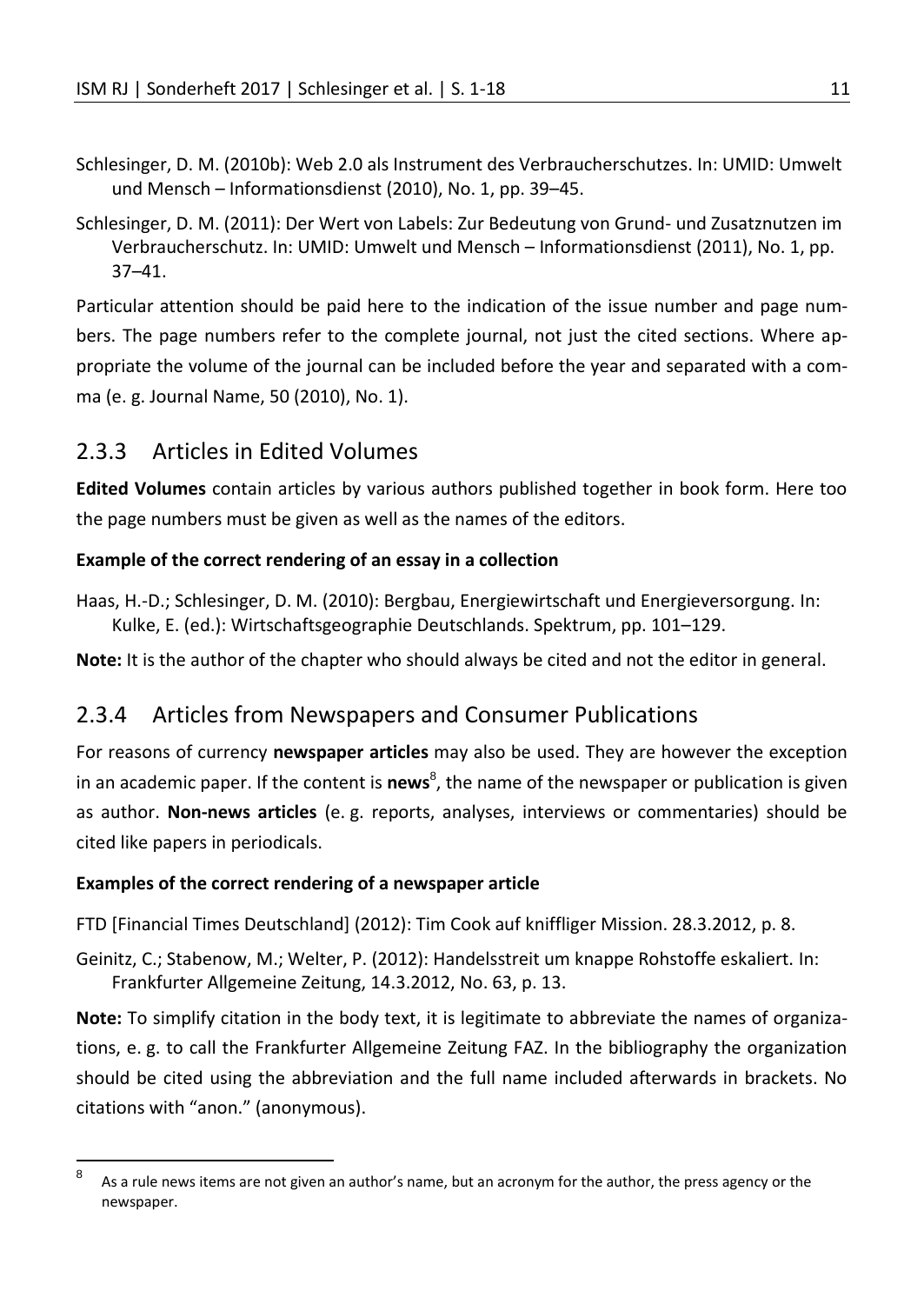# 2.3.5 Legal Sources and Court Decisions

**Legal texts** can also be rendered verbatim, giving the paragraph or the article, and where appropriate the subparagraph and clause. In the case of generally **known legal texts** (i. e. GG, BGB, HGB, BImschG, ProdHaftG, GmbHG, AktG), an indication in the bibliography can also be dispensed with. The reference in the text is sufficient.

**Note:** Special citation rules apply for papers from the sphere of **business law**.

# **Example of the citation of a legal text**

According to BGB § 433 Para. 1, Clause 2, the seller is obligated to hand over the thing to the seller free of defects as to quality and title.

For all other **laws and ordinances** and official announcements, besides the customary abbreviation the full name should be cited in the bibliography, indicating its announcement in the corresponding bulletin.

# **Example of the correct rendering of legal sources**

ElektroG [Elektro- und Elektronikgerätegesetz] of 16.3.2005. BGBII, p. 762.

# 2.3.6 Internet Sources

**Internet sources** may also be used for reasons of currency, but should be the exception in an academic paper. Either the author or the responsible organization is stated in the citation and inclusion in the bibliography. In addition the year of publication, the title, the URL (universal resource location) and the most current or last date of access<sup>9</sup> should be given. **Sources for which the above points cannot be identified may not be cited.**

# **Examples of the correct rendering of an internet source**

- BPB [Bundeszentrale für politische Bildung] (2011): Europa Wirtschaft und Finanzen (http://www.bpb.de/wissen/0SBPH7,0,0,Wirtschaft\_und\_Finanzen.html). Accessed on 8.11.2011.
- Der Blaue Engel (2010): Der Blaue Engel Umweltzeichen mit Markenwirkung (http://www.blauer-engel.de/de/blauer\_engel/index.php). Accessed on 1.9.2010.

<sup>-&</sup>lt;br>9 The date of access must be given because content on the web is usually "dynamic content". Backup copies of cited content should also be made for this reason. **In the case of papers with numerous online sources the backup copies should be attached to the paper on CD-ROM as a collection of materials.**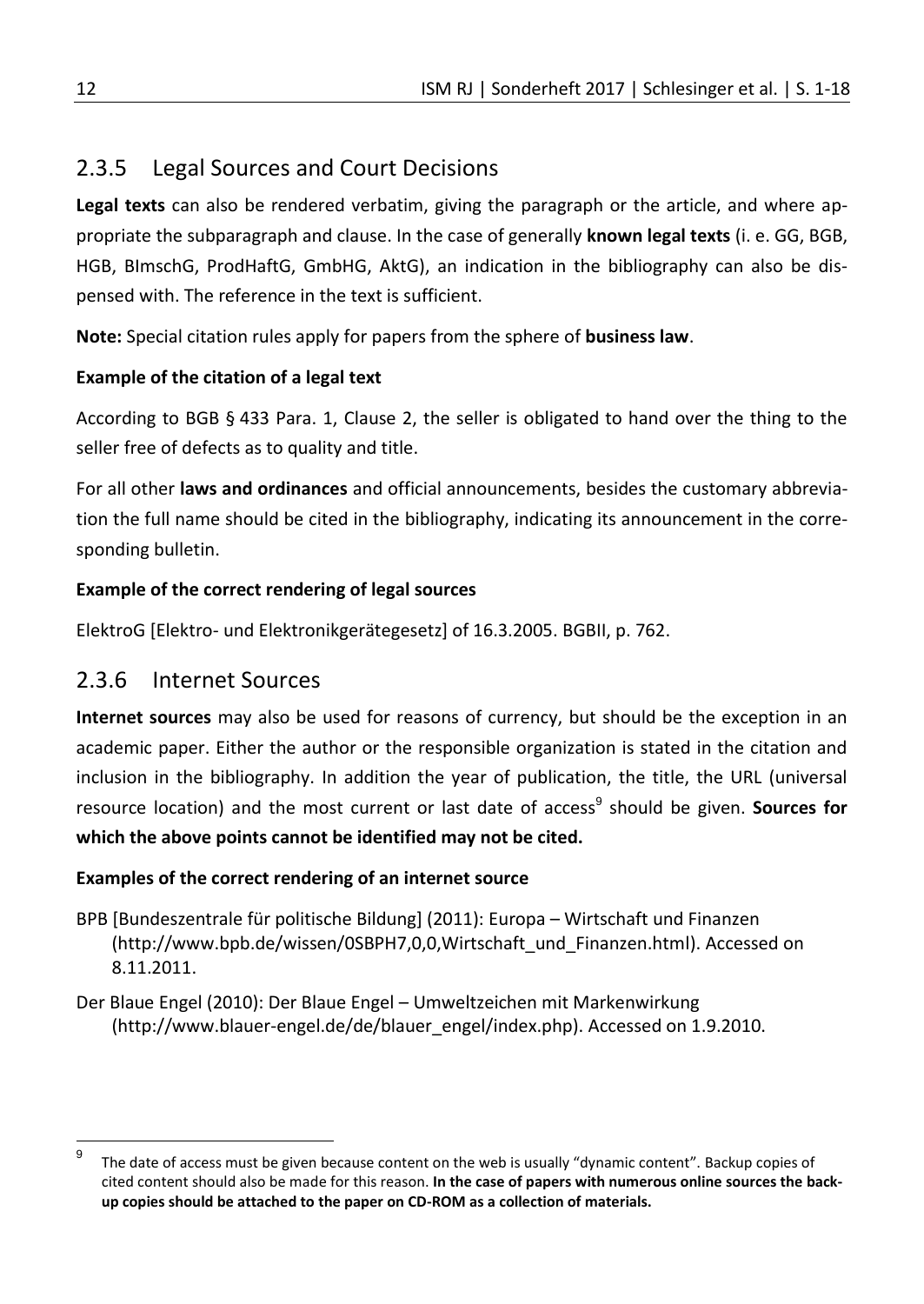**Note:** In the case of a citation from the Internet **citing the URL directly in the body text should at all costs be avoided**. Here too the author or the organization and year is cited. Indication of page numbers can be dispensed with.

# 2.3.7 eBooks

As the position of a quotation in **eBooks** depends on the adjusted view, the position in the document can be indicated in percentage.

### **Example of the correct citation of an audio or audiovisual source**

… Global Cities as leading locations of the world economy (cf. Neumair 2012: position 56%).

In the bibliography eBooks are listed identical as printed publications. They don´t have to be labeled in a special way.

# 2.3.8 Audio and Audiovisual Sources

When citing **audio and/or audiovisual contributions** from the Internet or on media carriers, in contrast to printed sources these are to be given indications of time in the following form: "hour: minute: second" to "hour: minute: second" (h:mm:ss–h:mm:ss).

### **Example of the correct citation of an audio or audiovisual source**

… the volume of recoverable petroleum will reach its highest point (cf. Victor 2010: 0:05:10– 0:05:50).

If **contributions from the Internet** are referenced, the citation and the inclusion in the bibliography should state either the author or the responsible organization. In addition the year of publication or production, the title, the URL (universal resource location) and the most current or last date of access are to be given. In the case of **contributions available on a media carrier**, instead of the URL and the date of access the media carrier (e. g. CD-ROM or DVD) and the place are given (as with the rendering of monographs).

### **Examples of the correct rendering of an audio or audiovisual source**

Püttjer, C.; Schnierda U. (2010): Fragen zur Motivation der Bewerbung. In: Püttjer, C.; Schnierda U. (eds.): Interaktives Bewerbungstraining. CD-ROM. Campus.

Victor J.-C. (2010): Das Erdölfördermaximum. An episode in the series "Mit offenen Karten" (http://www.bpb.de/mediathek/73413/das-erdoelfoerdermaximum). Accessed on 5.6.2012.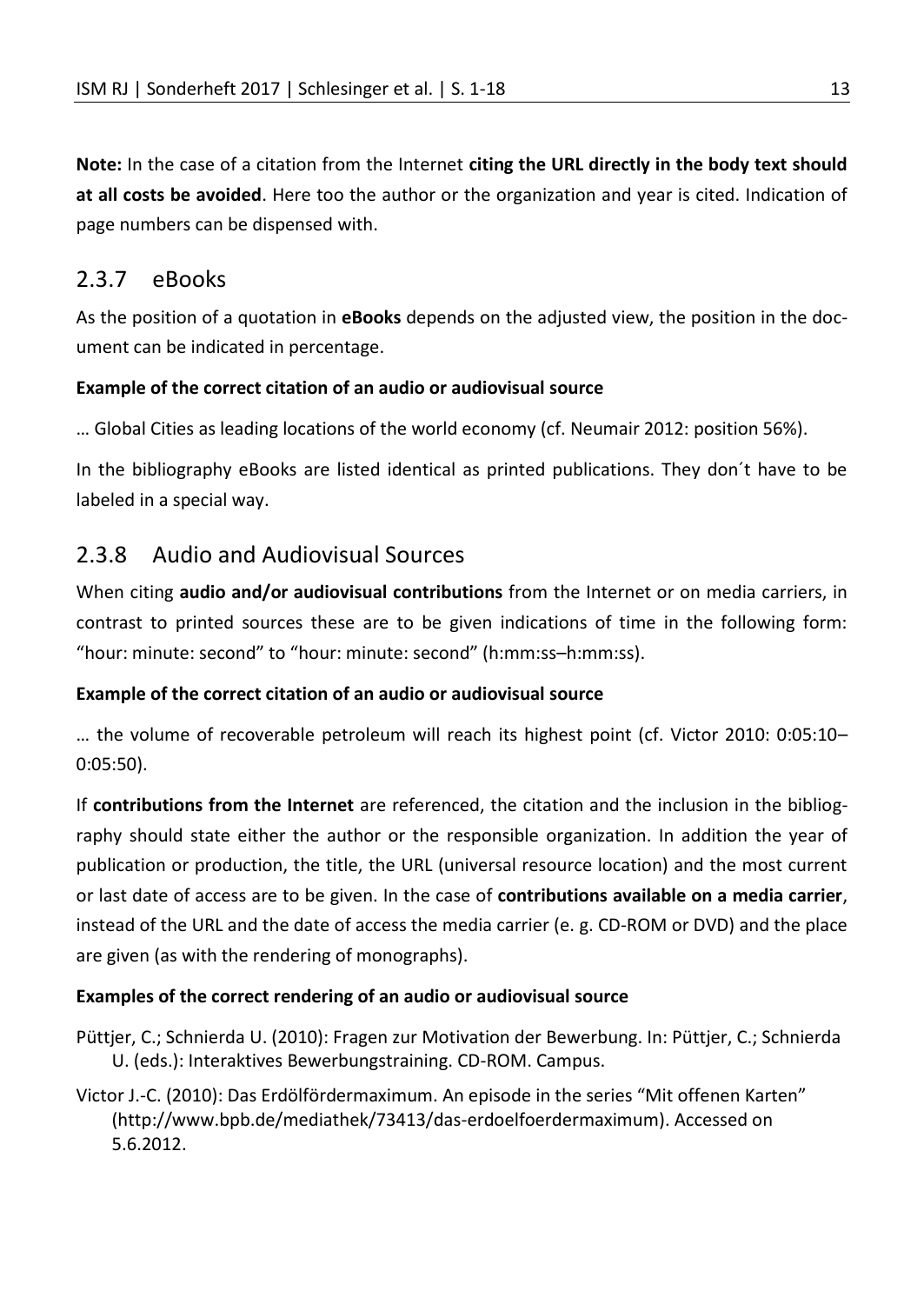**Note:** The observations on internet sources (cf. chapter 2.3.6) as well as on scripts and teaching materials (cf. chapter 2.3.9) apply analogously. In particular it should be noted that audio and/or audiovisual contributions should be used only to a very limited extent and teaching materials are not capable of citation, as well as that a digital copy on CD-ROM of the cited contribution should be included in the paper's collection of materials.

# 2.3.9 Lecture Notes, Teaching Materials and Published Student Papers

**Lecture notes and teaching materials** are **not citable publications**, since they are didactical aids which usually refer to textbooks and other publications. For this reason it is the original sources and not the teaching materials that should be cited.

The homework and final papers published by various providers such as "Hausarbeiten.de" or "grin.com" (**published student papers**) are fundamentally **not citable publications**. This is because on the one hand the quality of the contents cannot be proven, and on the other hand the use of such sources would show that the user cannot acquire the represented contents themselves. Nevertheless in justified cases as well as after critical appraisal of the contents such publications may be resorted to if the contents cannot otherwise be obtained. Reference to the author's own empirical research is for example conceivable.

# 2.4 Citation of the Author's Own Empirical Research

If in the course of a paper empirical research is carried out, this can be referenced as follows. A distinction should be made here between quantitative and qualitative research.

The raw data of **quantitative research** (e. g. from questionnaires or database searches) are carried over into a table and included in an appendix as a component of the paper. If because of their extent this is not representable or meaningful, the data should be attached to the appendix on CD-ROM as a collection of materials. Usually only the results are inserted into the text in an aggregated form by means of tables, figures or maps (cf. also Chapter 1.3). The source in this case is called "Author's own research". In discussing or interpreting the results appropriate reference can be made to the table, figure or map. References to raw data are made by "cf. appendix" or "cf. appendix: Collection of Materials". If calculations are carried out with the raw data (e. g. correlation tests), the results should be inserted depending on their extent either in the text or in an appendix e. g. as a table.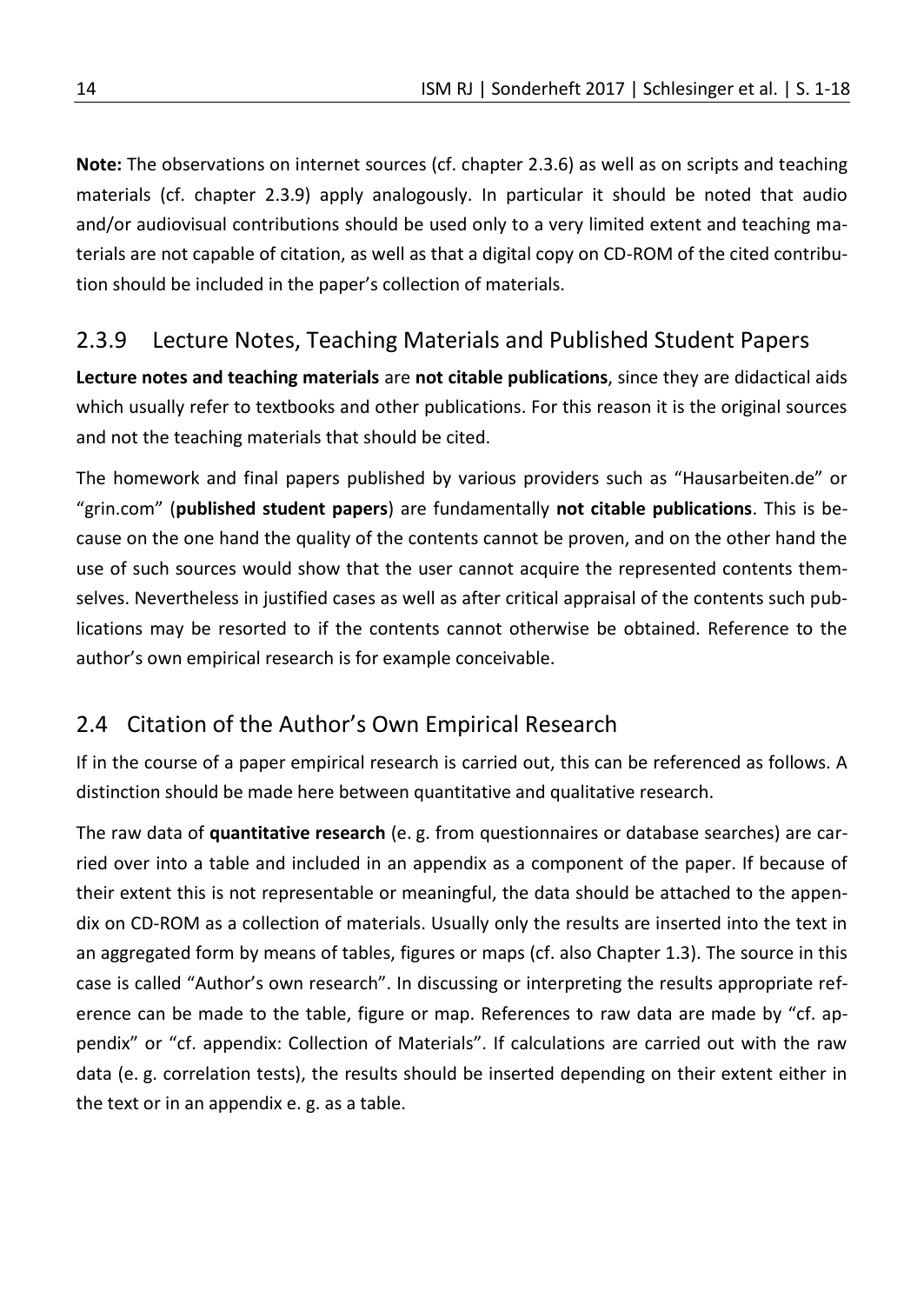Interviews or expert questionnaires etc. in the context of **qualitative research** should either be fully transcribed<sup>10</sup> or documented as a record of results<sup>11</sup>. It may also be sensible to obtain a release of the document from the person questioned. The (transcribed) protocols should be marked with the acronym "INT", the name or a consecutive number as well as the date of questioning<sup>12</sup>. If the document has little text it should be included in an appendix. In the case of longer texts or many questionnaires the records should be attached to the appendix on CD-ROM as a collection of materials. An alphabetically sorted summary list should then be inserted into the appendix. If the anonymity of the people questioned is to be safeguarded, each person should be assigned a number (e. g. INT 1). In this case the supervising lecturer should be given a separate list with the numbers and the corresponding names for control purposes. References to the results of short records are made by "cf. INT 1" or "cf. INT Schlesinger". In the case of longer (usually transcribed) records the relevant line should also be given (e. g. "cf. INT Schlesinger, lines 3-5").

# Bibliography

- BPB [Bundeszentrale für politische Bildung] (2011): Europa Wirtschaft und Finanzen (http://www.bpb.de/wissen/0SBPH7,0,0,Wirtschaft\_und\_Finanzen.html). Accessed on 8.11.2011.
- Der Blaue Engel (2010): Der Blaue Engel Umweltzeichen mit Markenwirkung (http://www.blauer-engel.de/de/blauer\_engel/index.php). Accessed on 1.9.2010.
- ElektroG [Elektro- und Elektronikgerätegesetz] of 16.3.2005. BGBII, p. 762.
- FTD [Financial Times Deutschland] (2012): Tim Cook auf kniffliger Mission. 28.3.2012, p. 8.
- Geinitz, C.; Stabenow, M.; Welter, P. (2012): Handelsstreit um knappe Rohstoffe eskaliert. In: Frankfurter Allgemeine Zeitung, 14.3.2012, No. 63, p. 13.
- Haas, H.-D.; Neumair, S. M. (2008): Wirtschaftsgeographie. 2nd ed., WBG.
- Haas, H.-D.; Neumair, S. M.; Schlesinger, D. M. (2009): Geographie der internationalen Wirtschaft. WBG.

Haas, H.-D.; Schlesinger, D. M. (2007): Umweltökonomie und Ressourcenmanagement. WBG.

 $10$ In this case the interview is taken over verbatim and every line of text numbered. This method is used mainly in questionnaires that not only document a statement but are also intended to record the context of the questionnaire. This makes sense, for example, in the case of communications, psychological, sociological or cultural issues.

<sup>&</sup>lt;sup>11</sup> In this context an email correspondence with an interviewee, for example, can be referenced by its printout.

<sup>&</sup>lt;sup>12</sup> Besides this information the further requirements on the preparation of records from empirical social research should also be observed.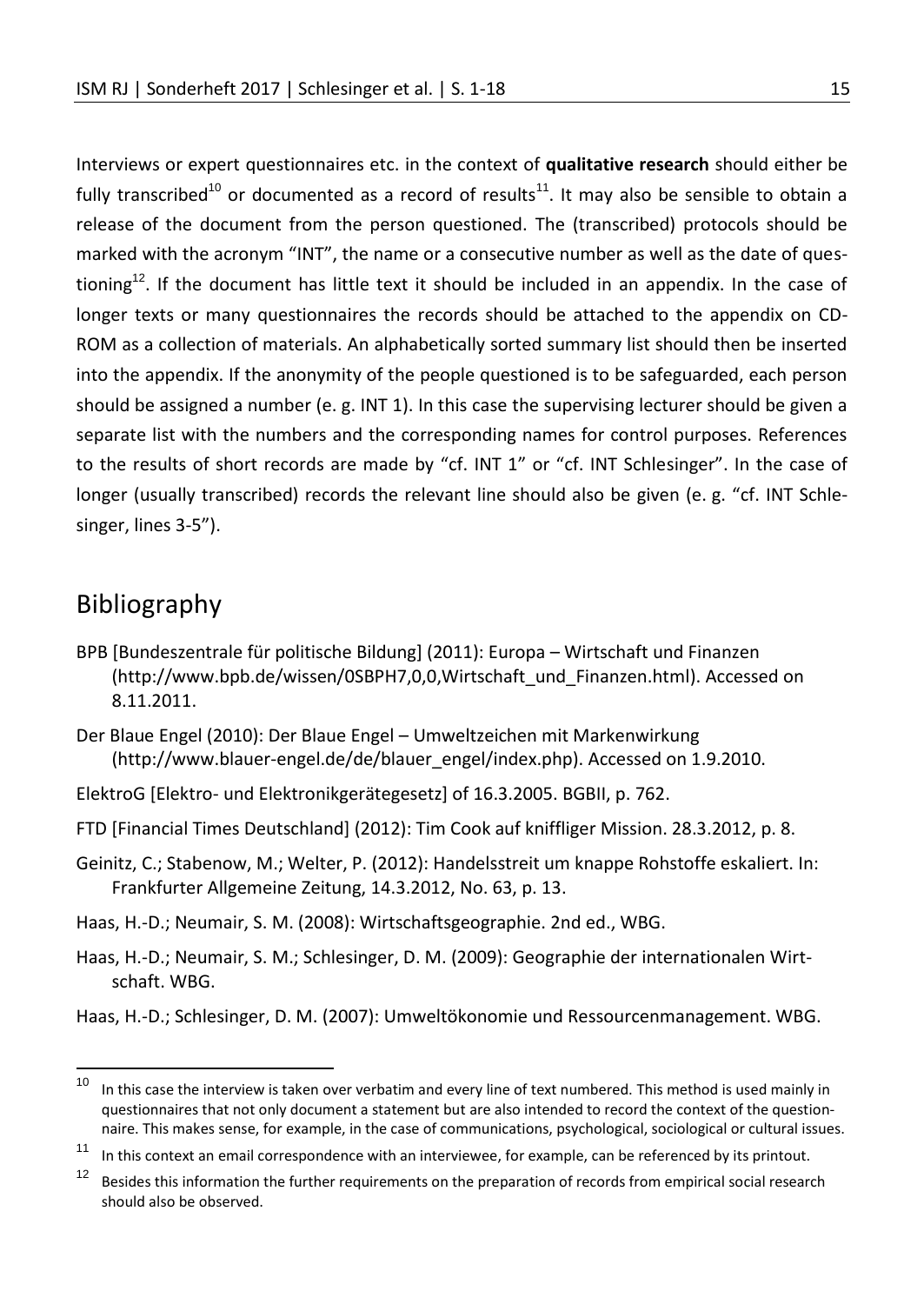- Haas, H.-D.; Schlesinger, D. M. (2010): Bergbau, Energiewirtschaft und Energieversorgung. In: Kulke, E. (ed.): Wirtschaftsgeographie Deutschlands. Spektrum, pp. 101–129.
- Neumair, S. M.; Schlesinger, D. M.; Haas, H.-D. (2012): Internationale Wirtschaft. Unternehmen und Weltwirtschaftsraum im Globalisierungsprozess. Oldenbourg.
- Schlesinger, D. M. (2006): Unternehmerische Motive eines umweltgerechten Verhaltens. Oldenbourg.
- Schlesinger, D. M. (2010a): Cross-border trade with secondary raw materials. In: GR International Edition (2010), No. 1, pp. 38–43.
- Schlesinger, D. M. (2010b): Web 2.0 als Instrument des Verbraucherschutzes. In: UMID: Umwelt und Mensch – Informationsdienst (2010), No. 1, pp. 39–45.
- Schlesinger, D. M. (2011): Der Wert von Labels: Zur Bedeutung von Grund- und Zusatznutzen im Verbraucherschutz. In: UMID: Umwelt und Mensch – Informationsdienst (2011), No. 1, pp. 37–41.
- Victor J.-C. (2010): Das Erdölfördermaximum. An episode in the series "Mit offenen Karten" (http://www.bpb.de/mediathek/73413/das-erdoelfoerdermaximum). Accessed on 5.6.2012.

**Note:** All information in the bibliography is to be framed in a consistently uniform way. If for example a first name has been abbreviated, then first names should always be abbreviated. If the first name has been written in full, then first names are always written in full. Titles (e. g. Dr) or professional designations (e. g. Prof.) of authors should not be given.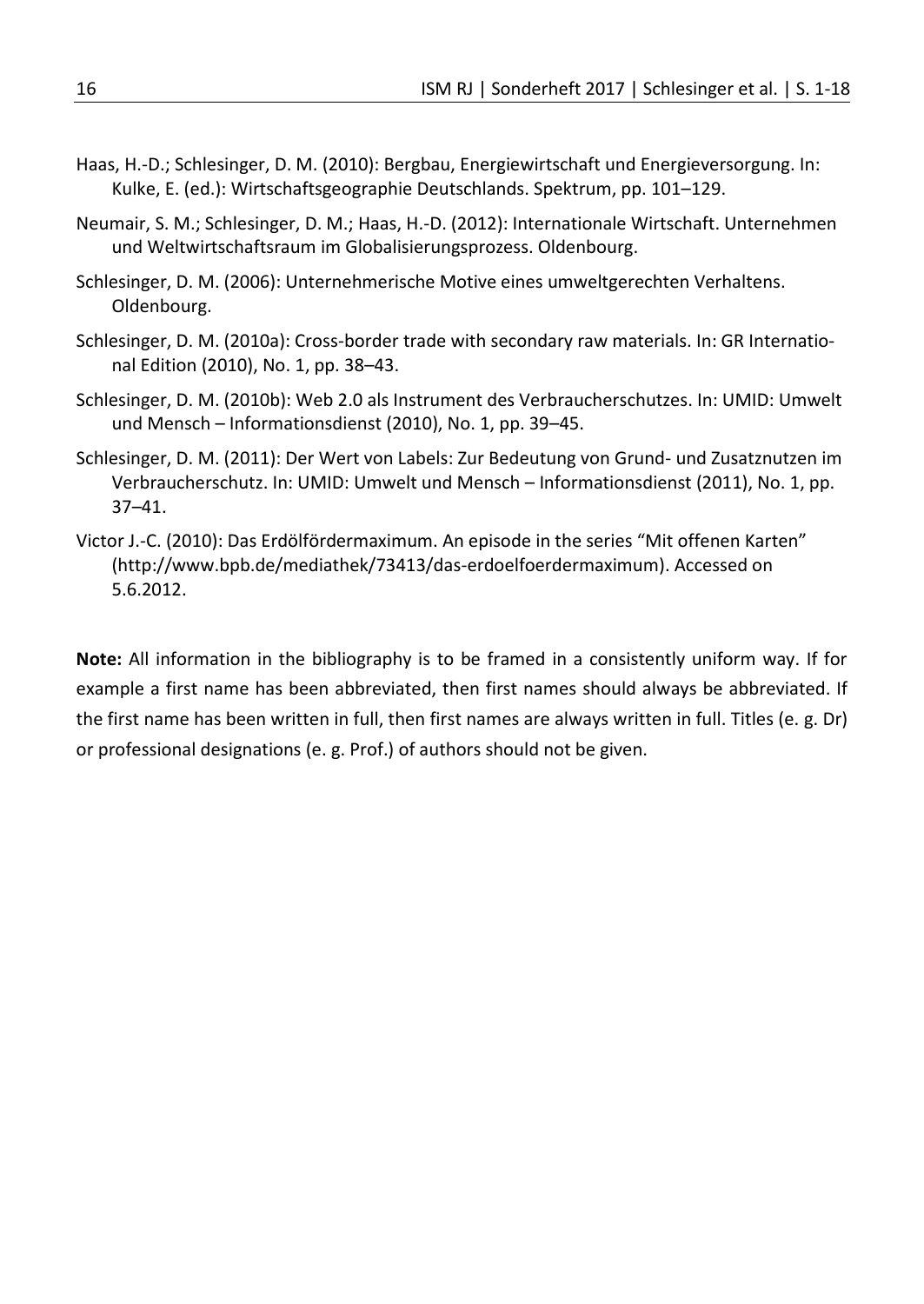#### **Authors**

Prof. Dr. Jens **Brandt** studied psychology at the University of Würzburg. Since completing his doctorate in 2010 at the University of Graz, he has headed the Würzburg branch of the Institute for Accompanying Research. His focus is on quality management and evaluation of personnel and organizational development projects. In addition, he has been Managing Partner of HR CheckSystems GmbH Würzburg since 2002. The evaluation of international personnel development projects is one of the key areas of his activities here. Since March 2013, Brandt has been a university lecturer in the field of psychology & management at ISM Frankfurt / Main. He previously taught as a lecturer at the ISM locations in Munich and Frankfurt / Main. In June 2013, he was appointed professor.

Prof. Dr. Ernst **Fahling** studied economics at the Universities of Stuttgart and Tübingen. Subsequently followed doctoral studies / research years at the universities of Kiel, Bremen and at the University of Berkeley, California, USA. From 1979 to 1989 he took various financial functions at Ford Werke AG in Cologne and for several years at Ford of Europe in Brentwood, UK. From the end of 1989 until the middle of 2000, he was responsible for Group-wide asset management at Daimler AG, and from 1994 onwards, as Group Treasury Director, the cash and foreign exchange management within the Daimler Group. He was then co-founder and general agent of a private bank. In 2002, he founded his own financial consulting company. Since 2002, he has been working at the International School of Management, Dortmund, where he is initially responsible for the course of studies in finance and investment management. Currently, he heads the Master of Science, Finance. He is also the campus manager of ISM Frankfurt. His main focus in teaching and research is in asset, risk and treasury management, the use of derivatives, corporate finance and alternative investment opportunities.

Dipl.-Kff. Dipl.-Bibl. Sabine **Pillath-Günthner** is the leading librarian of the ISM and supports the publications as well as the first academic steps of the students at the Dortmund location of the ISM and as a teaching librarian. After studying librarianship at the Fachhochschule Hamburg with the main focus on library theory and the study of business administration with a focus on religion and economic ethics at the university in Bielefeld, Pillath-Günthner worked for three years as a free trade representative in the sector of construction financing before taking over the one-person-library at Dortmund.

Prof. Dr. Kai **Rommel** studied economics at the GH Kassel and promoted in agricultural economics at the agricultural and horticultural faculty of the Humboldt-Universität in Berlin. Between 2000 and 2007 he worked as an assistant at the chair of economics, in particular environmental economics, at the Brandenburg University of Technology, Cottbus. After gaining his habilitation in economics, energy economics and environmental economics, he took over as guest professor at the Chair of Economics, in particular environmental economics at BTU Cottbus. In 2007 he received the diploma for economic education at the Humboldt University in Berlin. He then worked as a strategist for the energy industry at Energie Baden-Württemberg AG. Since March 2010 he has been a professor for energy management, and since September 2010 he has assumed the position of the dean of research at the International School of Management in Dortmund.









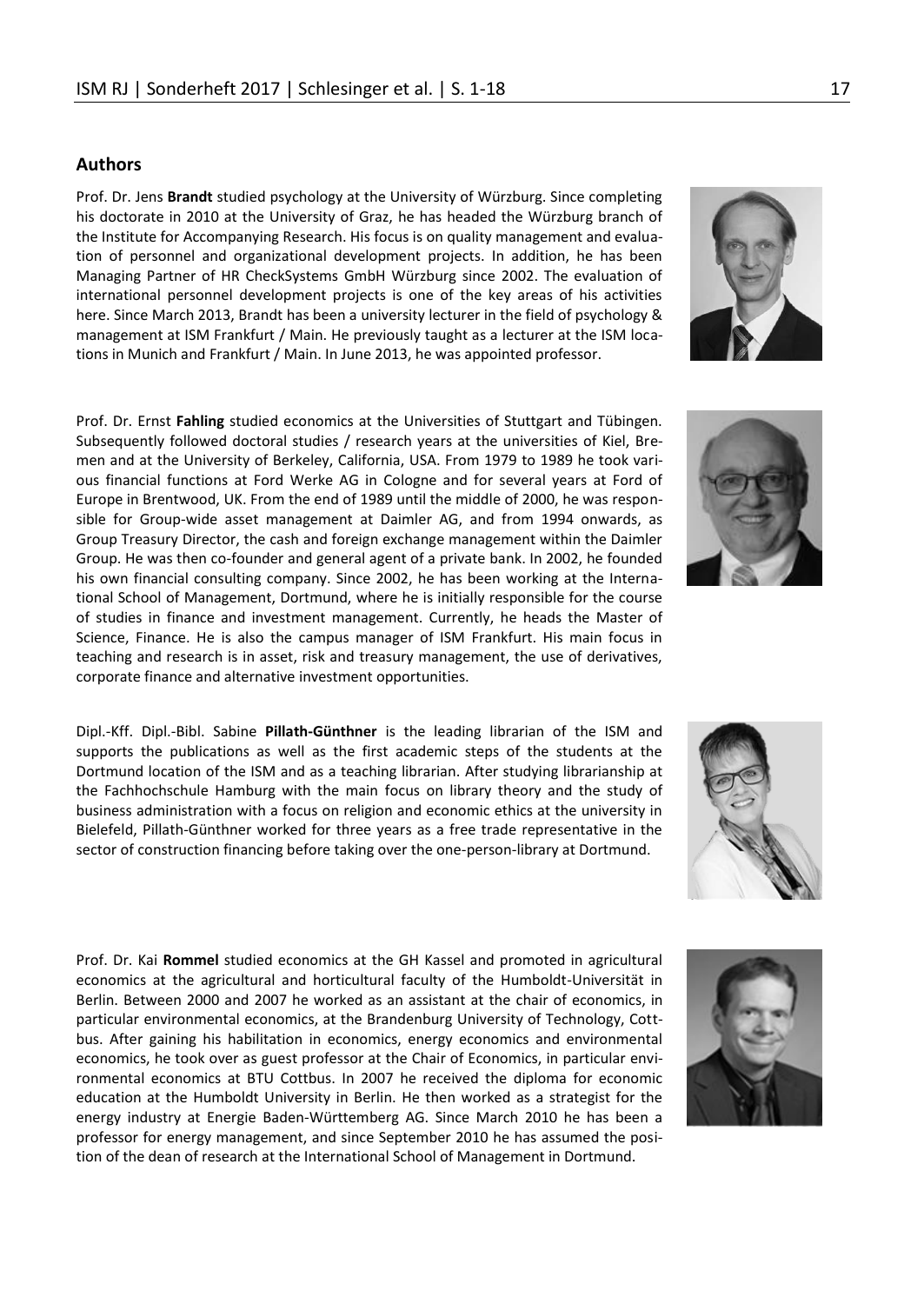Prof. Dr. Dieter M. **Schlesinger** studied business administration and business research at the Ludwig-Maximilians-University of Munich. Subsequently, he did his doctorate on the topic "Entrepreneurship of an Environmentally Good Behavior". As a research assistant at the Institute for Economic Geography at the Ludwig-Maximilians-University, he was responsible for the Department of Environmental Economics and Resource Management as well as project management in the municipal consulting for sustainable regional development. Subsequently, Schlesinger worked as a scientific adviser for environmental and health economics at the Federal Office for Radiation Protection in Risk Communication. Since September 2008, Schlesinger teaches at the ISM. In April 2012 he was appointed professor. He is the author of numerous publications on sustainability, international management and location research.

Prof. Dr. Marcus **Simon** is Professor of Corporate Communication at the International School of Management. After completing his studies of German Studies, Comparative Studies and Business Administration at the University of the Saarland, Simon completed a traineeship at the university magazine "forum" in Konstanz. As a founding editor, he moved to Munich to help placing the new magazine  $C_{\text{e}}$  < Market – Magazin für E-Commerce und Online-Marketing " (Süddeutscher Verlag) on the market. He did his doctorate in-service on the topic "Mass media strategies in the life and work of Arno Schmidts". In 2002, he became self-employed and worked for the corporate communications of T-Systems International in Frankfurt / Main, for "W&V Werben & Verkaufen", "Süddeutsche Zeitung", "Saarbrücker Zeitung" and Medientage Munich. He was a moderator at the German and the Swiss Graduate Congress, advised Stadtwerke München (SWM) in media questions and conducted the research editorial at the Ludwig-Maximilians-Universität (LMU) Munich.

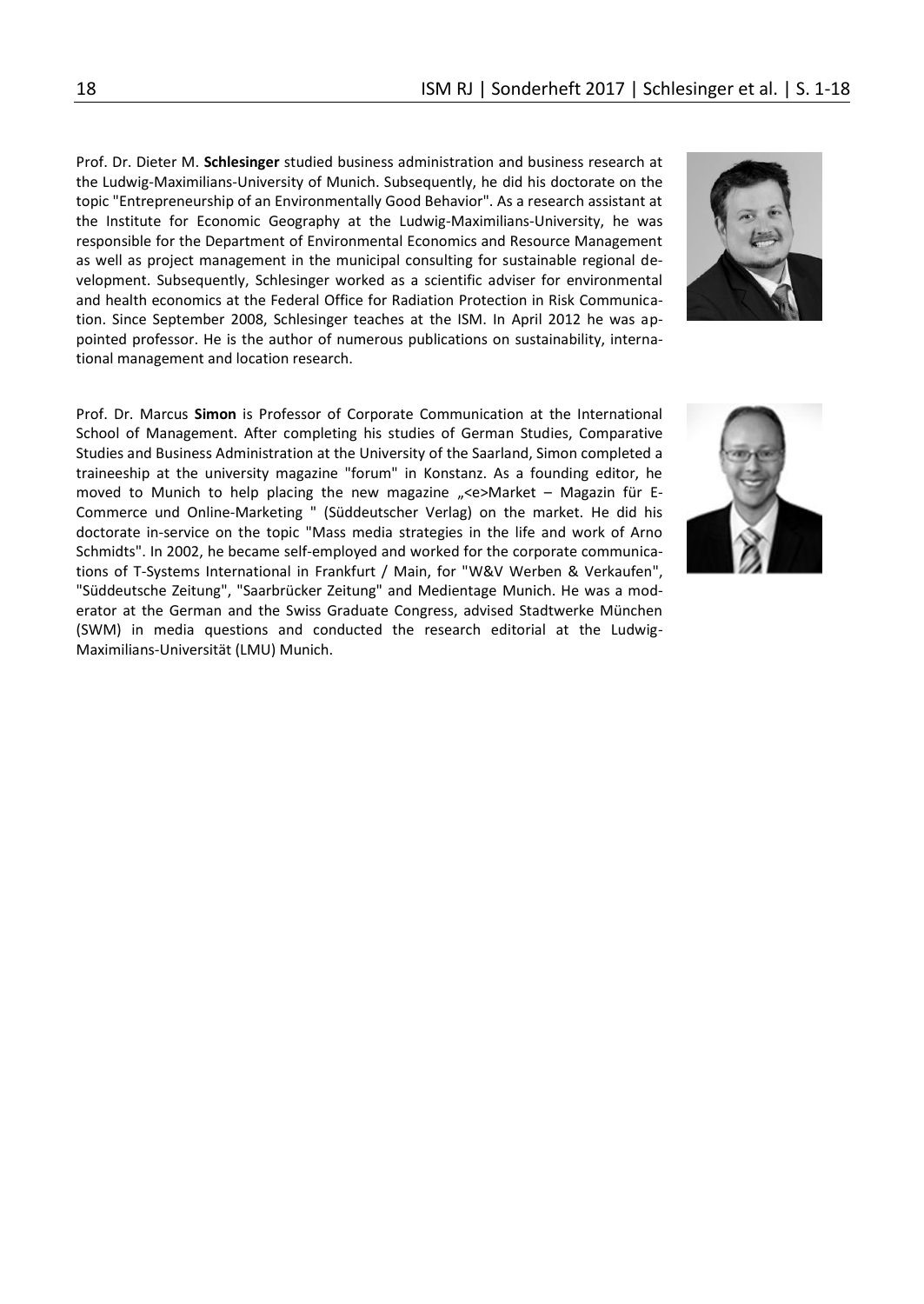# CALL FOR PAPERS - ISM RESEARCH JOURNAL 2017

ISM Research Journal ist eine Fachzeitschrift für neue Trends und Strömungen in den praxis-relevanten Managementbereichen Internationalisierung der Wirtschaft, Energieökonomische sowie umweltökonomische Forschung, Tourismusforschung, Logistik- und Informationsforschung, Finanz- und Bankenforschung, Marketing- und Kommunikationsforschung, Leadership- und Motivationsforschung und Organisations- und Personalforschung. Das ISM Research Journal versteht sich als eine praxisrelevante und transdisziplinäre Fachzeitschrift für Fragen und kritische Analysen von wirtschaftlichen, sozialen und politischen Veränderungen, insbesondere von Systemen, aber auch von interorganisationalen Prozessen.

Ziel des ISM Research Journal ist es, die jeweils aktuellen Entwicklungen und Ergebnisse der Forschung zu den Fragen der praxisrelevanten Managementbereiche aufzuzeigen und fortzuentwickeln. Das ISM Research Journal steht für alle Wissenschaftlerinnen und Wissenschaftler offen, die Management als Funktion, Institution oder Praktik untersuchen. Im Focus der Artikel soll die Erarbeitung neuer Perspektiven oder die Erschließung innovativer Problemstellungen stehen. Willkommen sind sowohl empirische Studien, konzeptionelle Analysen als auch anwendungsorientierte Studien. Das ISM Research Journal können Sie online abrufen unter http://www.ism.de/lehre-forschung/forschung/forschungsaktivitaeten.

Die Einreichung von Beiträgen ist grundsätzlich jederzeit möglich. Im Beitrag sind die verwendeten Zitate (direkte, indirekte) mit Seitenzahl anzugeben. Zur Begutachtung angenommen Beiträge durchlaufen ein Double Blind Peer Review Begutachtungsverfahren nach internationalen Standards – mit mindestens zwei Fachgutachter bzw. Fachgutachterinnen. Die Publikationssprachen sind Deutsch und Englisch.

Zur Erleichterung unserer Disposition bitten wir darum, geplante Beiträge möglichst frühzeitig anzuzeigen. Die Abstracts für Beiträge (max. 1.000 Wörter) sind ca. 2 Monate vor der Abgabe des Beitrags per E-Mail an kai.rommel@ism.de geschickt werden. Über eine Eignung entscheidet die Redaktion zeitnah. Bitte beachten Sie unbedingt den Guide mit Formatvorlage (www.ism.de/images/downloads/style-sheetresearch-journal.pdf). Bitte erstellen Sie Ihre Abbildungen in Microsoft PowerPoint und reichen die entsprechende Datei separat ein.

#### **Folgende Managementthemen sind geeignet, weitere Themen sind möglich:**

- · Human Resource Management
- · Marketing · (Digitale) Kommunikation
- · Konsumentenverhalten
- · Mobilität, Transport & Logistik · Umwelt- und Ressourcen-
- · Leadership & Development
- · Tourismus- & Eventmanagement
- · Behavioural Economics

management

#### **Abgabetermine:**

Beitragseinreichung: jeweils zum Quartalsede

#### **Kontakt**

International School of Management (ISM) - ISM Research Journal - Prof. Dr. Kai Rommel (Forschungsdekan) Otto-Hahn-Straße 19 · 44227 Dortmund Tel.: 0231.97 51 39-76 · Fax: 0231.97 51 39-39 E-Mail: kai.rommel@ism.de www.ism.de www.ism.de/lehre-forschung/forschung/forschungsaktivitaeten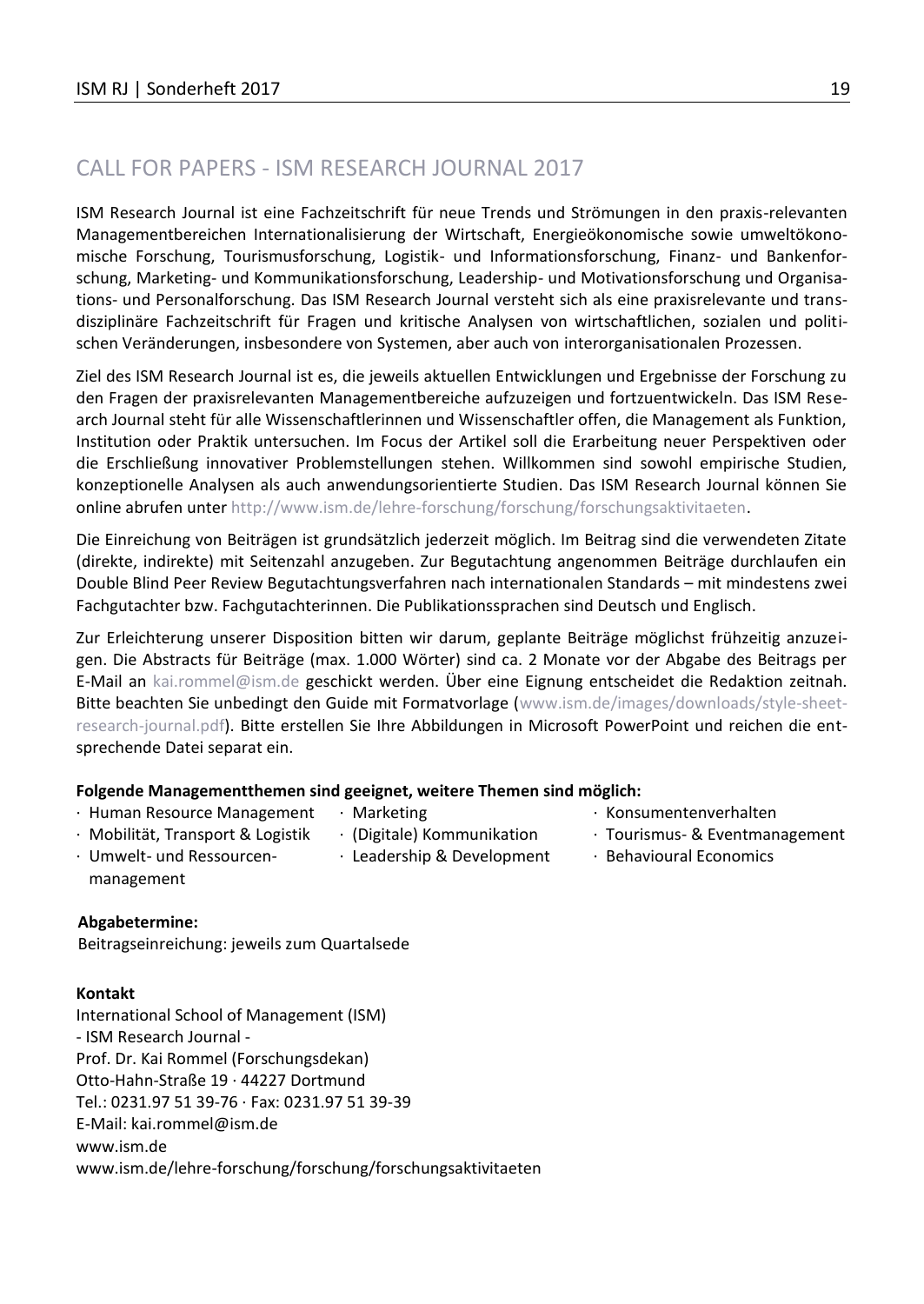# CALL FOR PAPERS - ISM RESEARCH JOURNAL 2017

The ISM Research Journal (ISM RJ) is a specialized journal for new trends and directions in practicerelevant management topics focusing on the internationalization of the economy, energy economic and environmental research, tourism, logistics and informational research, finance and bank research, marketing and communication research, leadership and motivational research and organization, and human resource research. The RJ understands itself as a practice-oriented and trans disciplinary journal for questions and critical analysis addressing economic, social and political change, in particular in systems, but also for inter corporate processes.

The ISM RJ aims to show trends and developments in current studies and further elaborate on questions regarding practice-oriented management fields. The ISM RJ serves as a platform for all scientists researching management as a function, institution or practice. The focus of the articles should be the elaboration of new perspectives or the disclosure of an innovative presentation of a problem. Welcome are empirical studies, conceptual analysis and application oriented studies. You can download the ISM Research Journal here: http://www.ism.de/lehre-forschung/forschung/forschungsaktivitaeten.

It is generally possible to submit articles at any point of time. The article can be submitted in English or German. In the article quotes are used (direct, indirect) with page number must be specified. Articles accepted for review will undergo a double blind peer review process in accordance to international standards – this will be conducted by at least two assessors. The publication languages are English and German.

In order to ease our disposition we kindly ask to submit planned papers timely. The abstracts for papers (max. 1,000 words) should be submitted approximately 2 months prior to delivery of the contribution via Email to kai.rommel@ism.de. In the article the quotations used (direct, indirect) are indicated with page number. The literature used should be recorded with the reference systems Citavi as a project and be submitted as Citavi project (other reference systems programs in consultation with the editors). It is implicit to consider the provided guide and style sheet [\(www.ism.de/images/downloads/style-sheet](file:///C:/Users/andrea.struck/AppData/Local/Microsoft/Windows/Temporary%20Internet%20Files/Content.Outlook/6LDWKKYF/www.ism.de/images/downloads/style-sheet-research-journal.pdf)[research-journal.pdf\)](file:///C:/Users/andrea.struck/AppData/Local/Microsoft/Windows/Temporary%20Internet%20Files/Content.Outlook/6LDWKKYF/www.ism.de/images/downloads/style-sheet-research-journal.pdf). The editors will decide upon qualification in a timely manner.

Please create your figures in Microsoft PowerPoint and submit the corresponding file separately.

#### **The following management topics qualify, additional topics are possible:**

- · Human Resource Management
	- · Marketing · (Digital) Communication
		- · Tourismus- & Event Management
- · Mobility, Transport & Logistics · Environmental and Resource Management
- · Leadership & Development
- · Behavioural Economics

· Consumer Behavior

- · Resource Economics
- · Demographic Change

#### **Deadlines:**

Submission deadline: at the end of the quarter

#### **Contact:**

International School of Management (ISM) - ISM Research Journal - Prof. Dr. Kai Rommel (Research Dean) Otto-Hahn-Straße 19 · 44227 Dortmund Tel.: 0231.97 51 39-76 · Fax: 0231.97 51 39-39 email: kai.rommel@ism.de www.ism.de www.ism.de/lehre-forschung/forschung/forschungsaktivitaeten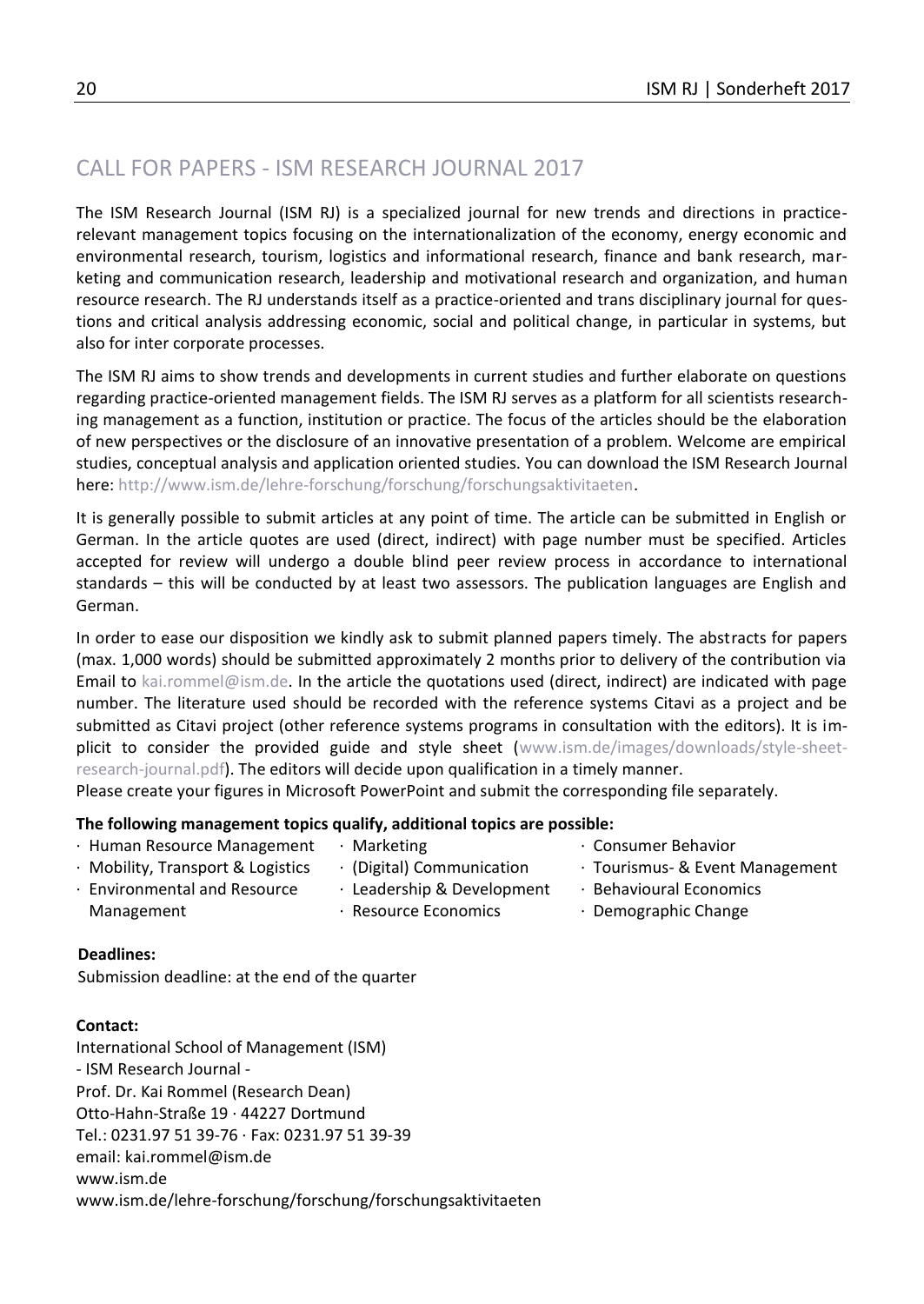#### **International School of Management (ISM)**

Die International School of Management (ISM) – eine private staatlich anerkannte Hochschule – bildet seit 1990 in Dortmund, Frankfurt/Main, München, Hamburg, Köln und Stuttgart Nachwuchsführungskräfte für die globale Wirtschaft aus. Internationalität, Praxisorientierung und ein kompaktes Studium gehören ebenso zu den Erfolgsfaktoren der ISM wie die Vermittlung fachlicher und sozialer Kompetenzen sowie eine persönliche Atmosphäre. Die Qualität der Ausbildung bestätigen Studierende und Ehemalige ebenso wie Personaler in zahlreichen Hochschulrankings. Die ISM belegt dort seit Jahren konstant vorderste Plätze.

#### **Studienangebote:**

#### **Bachelor-Studienprogramme:**

- B.Sc. International Management (Global Track)
- B.A. Marketing & Communications Management(Global Track)
- B.Sc. Finance & Management (Global Track)
- B.Sc. Psychology & Management (Global Track)
- B.A. Tourism & Event Management (Global Track)
- B.A. Global Brand & Fashion Management (Global Track)
- LL.B. Business Law (Global Track)
- B.A. Business Administration International Management (berufsbegleitend)
- B.A. Business Administration Finance (berufsbegleitend)
- B.A. Business Administration Logistik Management (berufsbegleitend)
- B.A. Business Administration Sales & Brand Management (berufsbegleitend)
- B.Sc. Betriebswirtschaft International Management (dual)
- B.Sc. Betriebswirtschaft Logistik Management (dual)
- B.A. Betriebswirtschaft Marketing & Communications (dual)

#### **Master-Studienprogramme:**

- M.Sc. International Management
- M.A. Strategic Marketing Management
- M.Sc. Finance
- M.Sc. Psychology & Management
- M.Sc. Organizational Psychology & Human Resources Management
- M.Sc. International Logistics & Supply Chain Management
- M.A. Luxury, Fashion & Sales Management
- M.Sc. Real Estate Management
- M.A. M.A. Entrepreneurship & Family Business
- M.A. International Business (fachfremder Master)
- M.A. Management International Management (berufsbegleitend)
- M.A. Management Finance (berufsbegleitend)
- M.A. Management Supply Chain Management & Logistics (berufsbegleitend)
- M.A. Management Marketing, CRM & Vertrieb (berufsbegleitend)
- M.A. Management Psychology & Management

#### **MBA-Studienprogramme:**

• MBA General Management